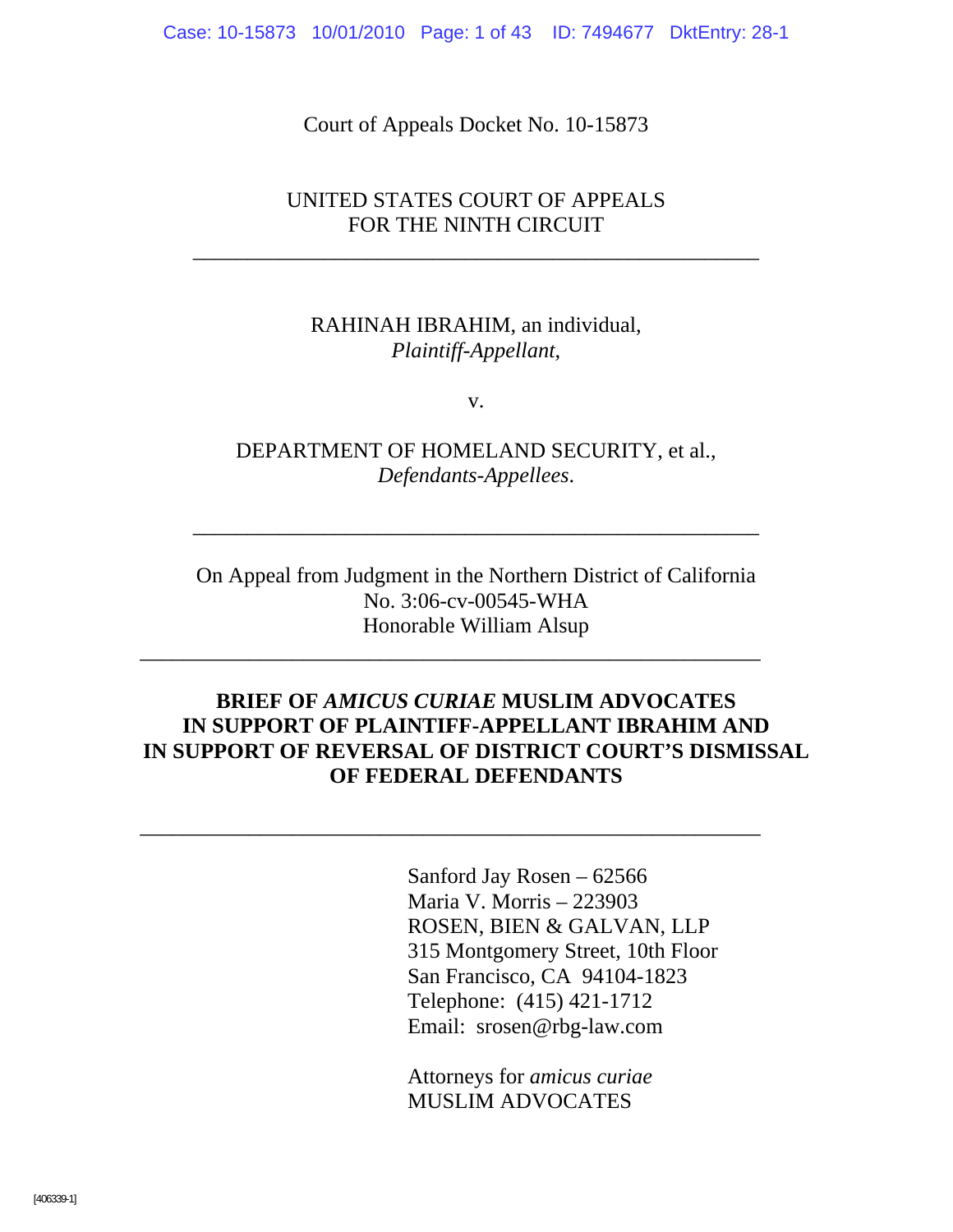# **TABLE OF CONTENTS**

#### **Page(s)**

|    |                 |                                                                                                                                                | STATEMENT OF IDENTITY AND INTEREST OF AMICUS  1                                                                                                                       |  |
|----|-----------------|------------------------------------------------------------------------------------------------------------------------------------------------|-----------------------------------------------------------------------------------------------------------------------------------------------------------------------|--|
|    |                 |                                                                                                                                                |                                                                                                                                                                       |  |
|    |                 |                                                                                                                                                |                                                                                                                                                                       |  |
| I. |                 | <b>INNOCENT TRAVELERS ARE SUBJECTED TO THE</b><br>BURDENS OF INCLUSION ON THE WATCH LIST WITH<br>NO NOTICE, NO OPPORTUNITY TO BE HEARD, AND NO |                                                                                                                                                                       |  |
|    | A <sub>1</sub>  |                                                                                                                                                | Unknown Thousands of Innocent Individuals Have Been                                                                                                                   |  |
|    | <b>B.</b>       |                                                                                                                                                | <b>Additional Tens of Thousands of Additional Individuals</b><br>Are Treated as Though They Are on the Watchlist<br>Simply Because They Have Names Similar to Someone |  |
|    | $\mathcal{C}$ . |                                                                                                                                                | People on the Watchlist, or Believed to Be on the<br>Watchlist, Suffer a Heavy Burden on Their Right to                                                               |  |
|    | D.              |                                                                                                                                                | People on the Watchlist — Including People Confused<br>with People on the Watchlist - Do Not Receive Notice                                                           |  |
|    | Ε.              |                                                                                                                                                | There Is No Mechanism for Actual or Meaningful Relief 12                                                                                                              |  |
|    |                 | 1.                                                                                                                                             | TRIP Does Not Satisfy Due Process as a Post-                                                                                                                          |  |
|    |                 | 2.                                                                                                                                             | TRIP Fails to Provide Even the Process It Is                                                                                                                          |  |
|    |                 | 3.                                                                                                                                             | Remedy Through TRIP Is No Remedy At All  17                                                                                                                           |  |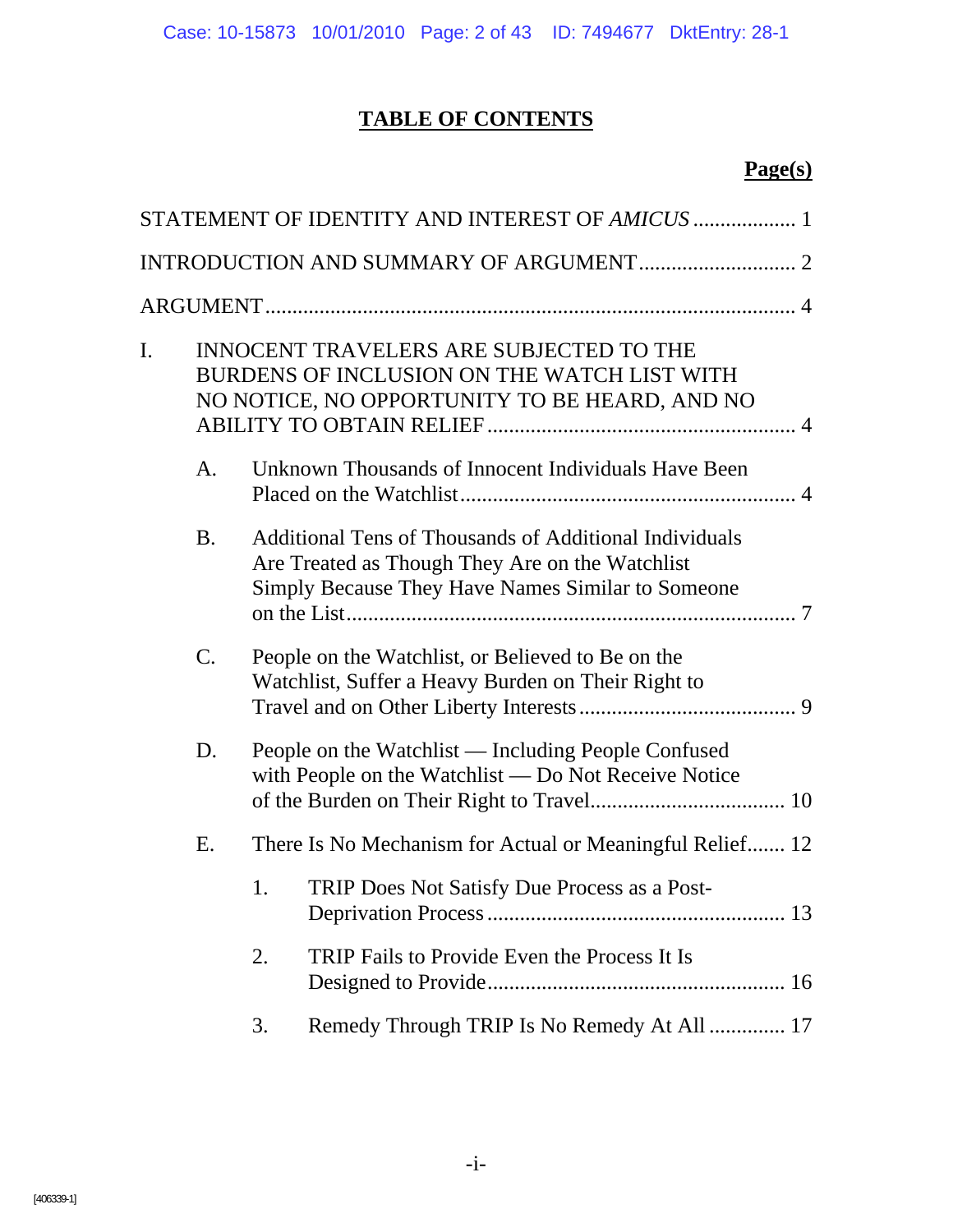| $\Pi$ . | <b>INNOCENT MUSLIM TRAVELERS HAVE BEEN</b>     |  |
|---------|------------------------------------------------|--|
|         | UNDULY ADVERSELY AFFECTED BY THE               |  |
|         |                                                |  |
|         | III. A WATCHLIST THAT INCLUDES INDIVIDUALS WHO |  |
|         | ARE INAPPROPRIATELY PLACED ON THE LIST HARMS   |  |
|         |                                                |  |
|         | IV. FEAR OF TERRORISM DOES NOT JUSTIFY THE     |  |
|         |                                                |  |
|         |                                                |  |
|         |                                                |  |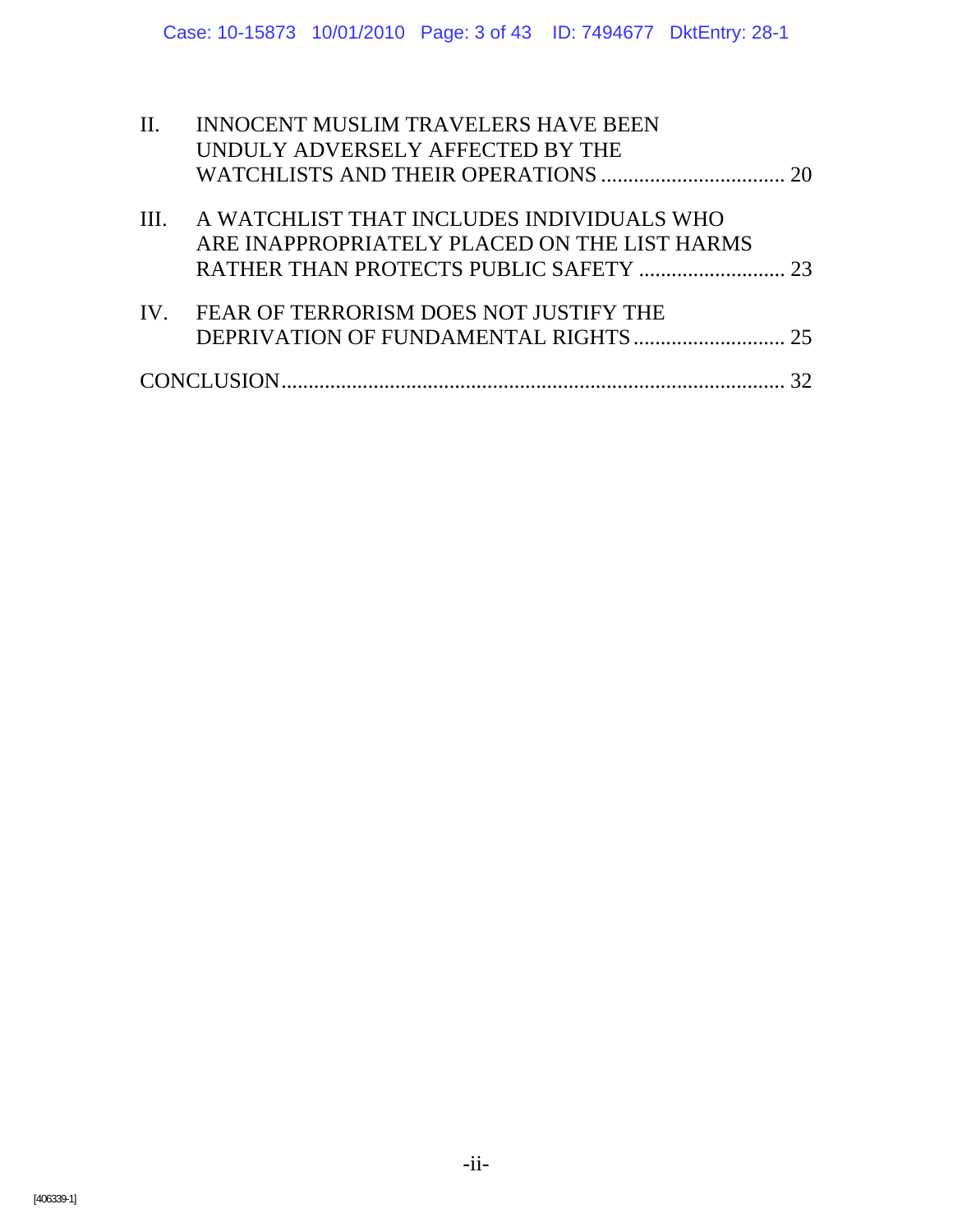Case: 10-15873 10/01/2010 Page: 4 of 43 ID: 7494677 DktEntry: 28-1

# **TABLE OF AUTHORITIES**

#### **Page(s)**

### **Cases**

| Armstrong v. Manzo,                         |  |
|---------------------------------------------|--|
| Attorney General of New York v. Soto-Lopez, |  |
| Boumediene v. Bush,                         |  |
| Crandall v. State of Nevada,                |  |
| Dunn v. Blumstein,                          |  |
| Gherebi v. Obama,                           |  |
| Grannis v. Ordean,                          |  |
| Hamdan v. Rumsfeld,                         |  |
| Hamdi v. Rumsfeld,                          |  |
| Hirabayashi v. United States,               |  |
| Hobson v. Wilson,                           |  |
| Kent v. Dulles,                             |  |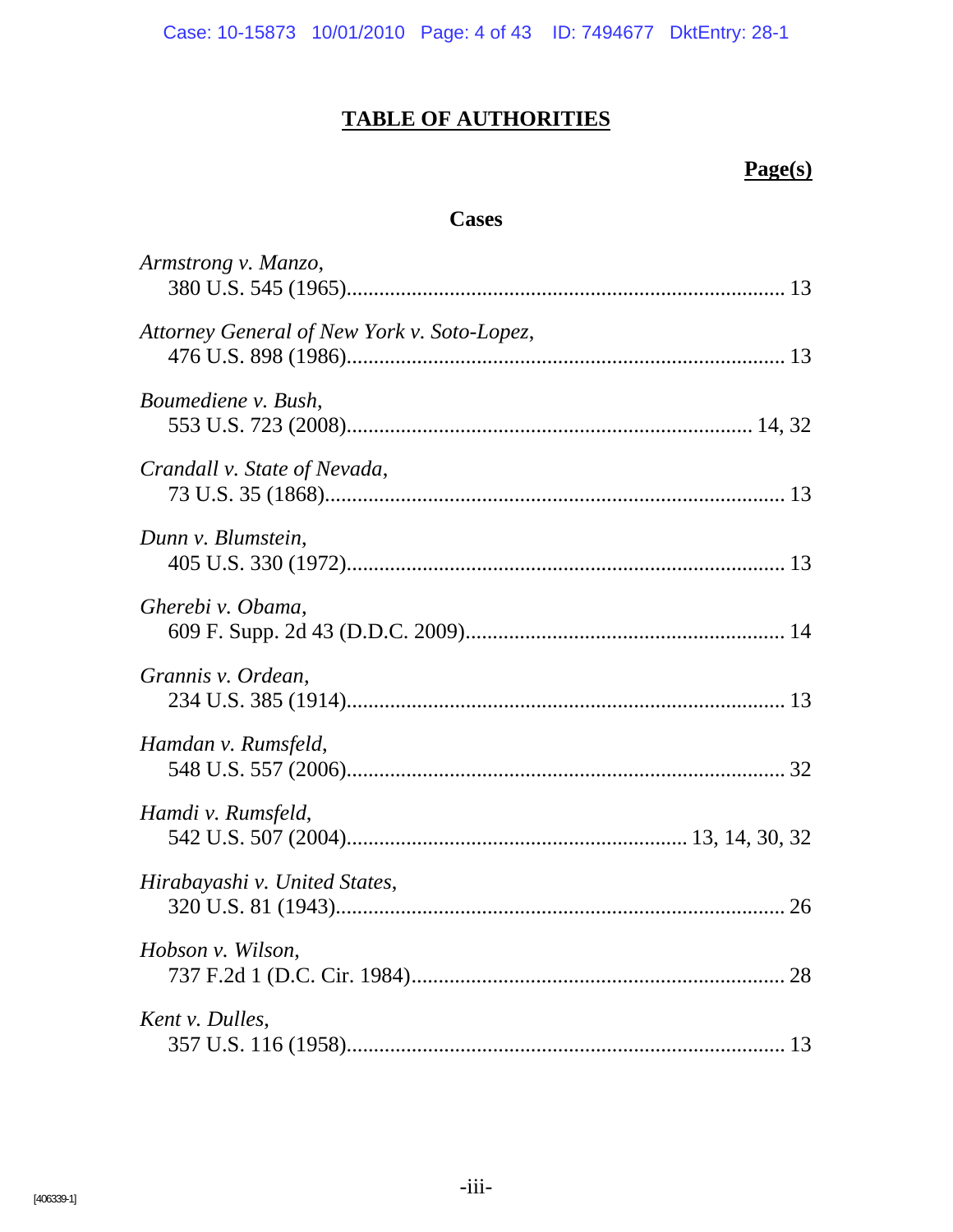| Korematsu v. United States,                            |    |
|--------------------------------------------------------|----|
| Mathews v. Eldridge,                                   |    |
| Nat'l Council of Resistance of Iran v. Dep't of State, |    |
| New York Times Co. v. Sullivan,                        |    |
| Peters v. Hobby,                                       |    |
| Slochower v. Board of Higher Education,                |    |
| United States v. United States Dist. Court,            | 29 |
| Watkins v. United States,                              | 28 |

# **Statutes**

| Military Commissions Act of 2006, Pub. L. No. 109-366, 120 |  |
|------------------------------------------------------------|--|
|                                                            |  |

# **Other Authorities**

| Banks, William C. & M.E. Bowman,                                                      |  |
|---------------------------------------------------------------------------------------|--|
| <b>Executive Authority for National Security Surveillance,</b>                        |  |
|                                                                                       |  |
| Burns, John, Britain Rejected Visa Renewal for Suspect,<br>N.Y. Times, Dec. 28, 2009, |  |
| available at http://www.nytimes.com/2009/12/29/world/                                 |  |
| europe/29london.html?scp=1&sq=Britain%20Rejected%20                                   |  |
|                                                                                       |  |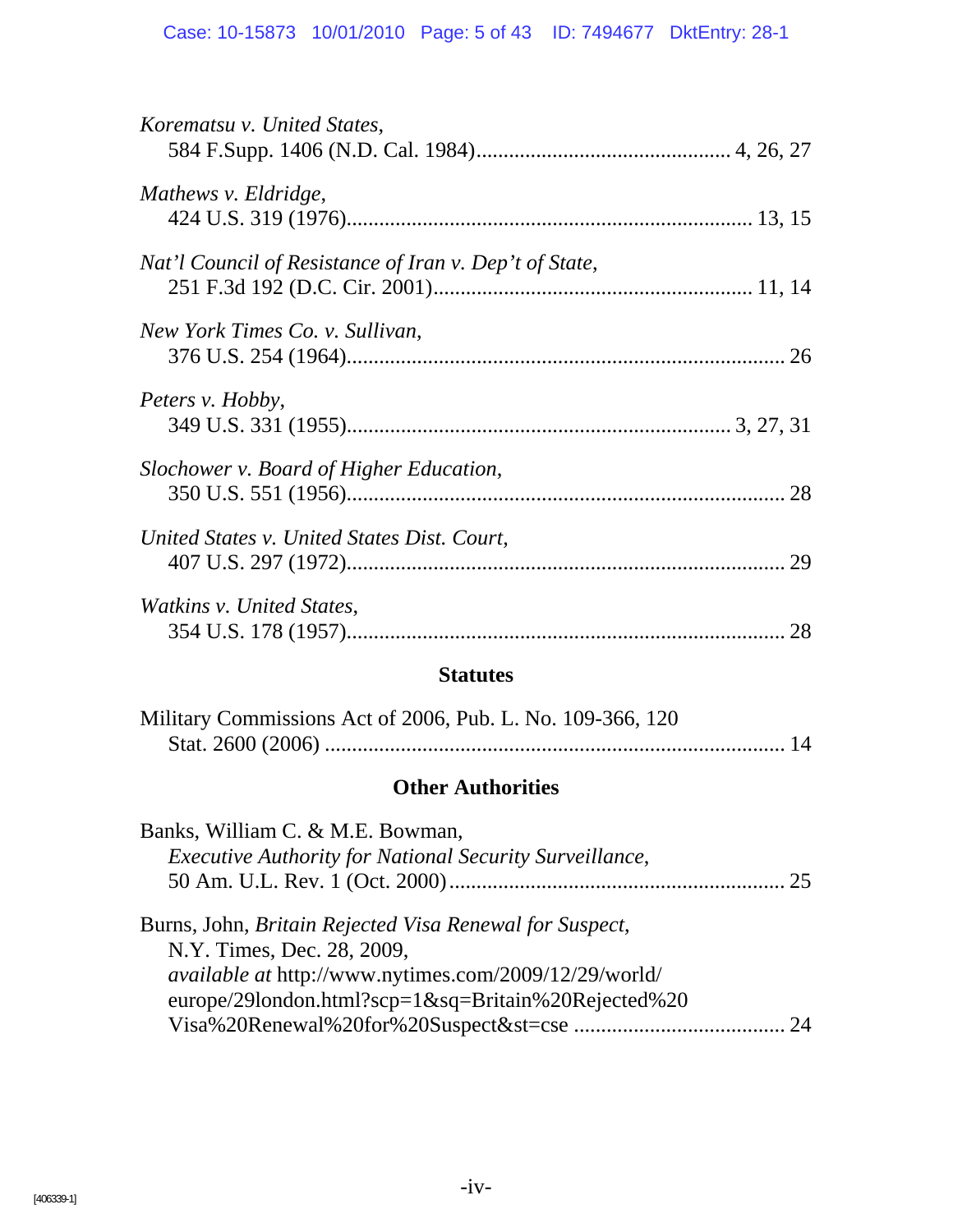| Cole, David, The New McCarthyism: Repeating History in the<br>War on Terrorism,                                                                                                                                                             |
|---------------------------------------------------------------------------------------------------------------------------------------------------------------------------------------------------------------------------------------------|
|                                                                                                                                                                                                                                             |
| Crabtree, Susan, Intelligence chief says it was mistake to reduce<br>No-Fly List,<br>THE HILL, Jan. 20, 2010,<br><i>available at http://thehill.com/homenews/administration/</i><br>77053-intelligence-chief-says-it-was-mistake-to-reduce- |
| DEP'T OF HOMELAND SECURITY, REPORT ASSESSING THE<br>IMPACT OF THE AUTOMATIC SELECTEE AND NO FLY LISTS ON<br>PRIVACY AND CIVIL LIBERTIES (2006)                                                                                              |
| DEPT. OF HOMELAND SECURITY, OFFICE OF THE INSPECTOR<br>GEN., REPT. NO. OIG-09-103, EFFECTIVENESS OF THE<br><b>DEPARTMENT OF HOMELAND SECURITY TRAVELER REDRESS</b><br><b>INQUIRY PROGRAM (Redacted) (2009)</b>                              |
| DEPT. OF HOMELAND SECURITY, OFFICE OF THE INSPECTOR<br>GEN., REPT. NO. OIG-09-64, ROLE OF THE NO-FLY AND<br><b>SELECTEE LISTS IN SECURING COMMERCIAL AVIATION</b><br>(Redacted) (2009)                                                      |
| DEPT. OF HOMELAND SECURITY, PRIVACY OFFICE, REPORT ON<br>EFFECTS ON PRIVACY & CIVIL LIBERTIES (2006)                                                                                                                                        |
| DHS TRIP website,<br>"After Your Inquiry"<br>http://www.dhs.gov/files/programs/                                                                                                                                                             |
| DHS TRIP website,<br>"How do I know if I am on a Government Watchlist?"<br>http://www.dhs.gov/files/programs/gc_1169699418061.shtm  8, 15, 19                                                                                               |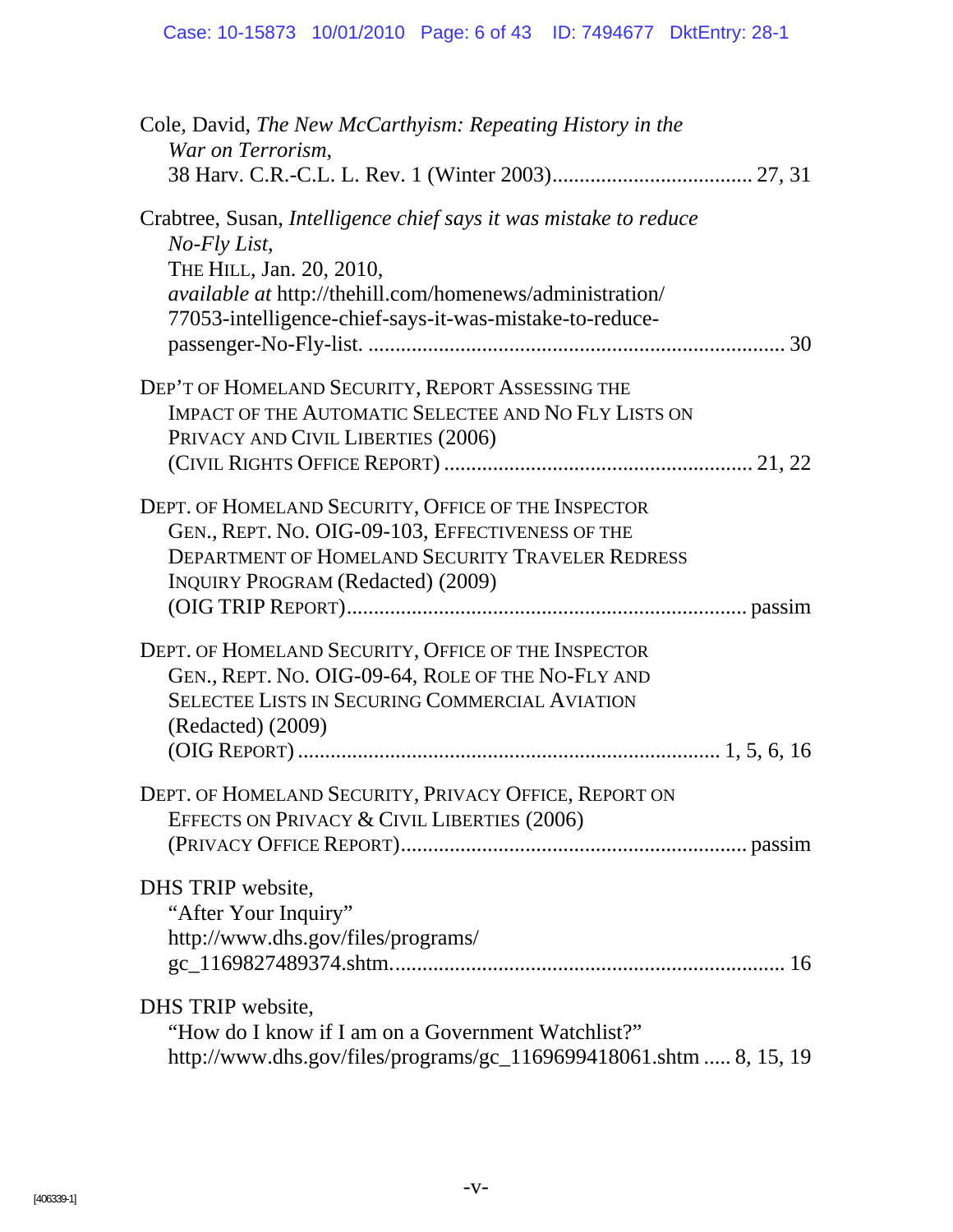| DHS TRIP website,                                               |
|-----------------------------------------------------------------|
| "How to Use DHS TRIP",                                          |
| http://www.dhs.gov/files/programs/gc_1169826536380.shtm  15     |
| DHS TRIP website,                                               |
| "One Stop Travelers' Redress Process"                           |
| http://www.dhs.gov/files/programs/                              |
|                                                                 |
|                                                                 |
| Elias, Shaina N., Essay, Challenges to Inclusion on the "No-Fly |
| List" Should Fly in District Court: Considering the             |
| Jurisdictional Implications of Administrative Agency            |
| Structure,                                                      |
|                                                                 |
| Five Years After the Intelligence Reform and Terrorism          |
| Prevention Act (IRTPA): Stopping Terrorist Travel:              |
| Hearing Before the S. Comm. on Homeland Security and            |
| Governmental Affairs, 111th Cong. (2009)                        |
|                                                                 |
| Goo, Sara Kehaulani, Sen. Kennedy Flagged by No-Fly List,       |
|                                                                 |
|                                                                 |
| Heller, Joseph, Catch-22                                        |
|                                                                 |
| Intelligence Reform: The Lessons and Implications of the        |
| Christmas Day Attack, Part I: Hearing Before the S. Comm.       |
| on Homeland Security and Governmental Affairs, 111th            |
| Cong. (2010)                                                    |
|                                                                 |
|                                                                 |
| Kafka, Franz, <i>The Trial</i>                                  |
| (Breon Mitchell, trans., Schocken Books 1998) (1925) 11, 12, 32 |
| McIntire, Mike, <i>Ensnared by Error on Growing U.S. Watch</i>  |
| List,                                                           |
|                                                                 |
| N.Y. Times, Apr. 6, 2010,                                       |
| <i>available at http://www.nytimes.com/2010/04/07/us/</i>       |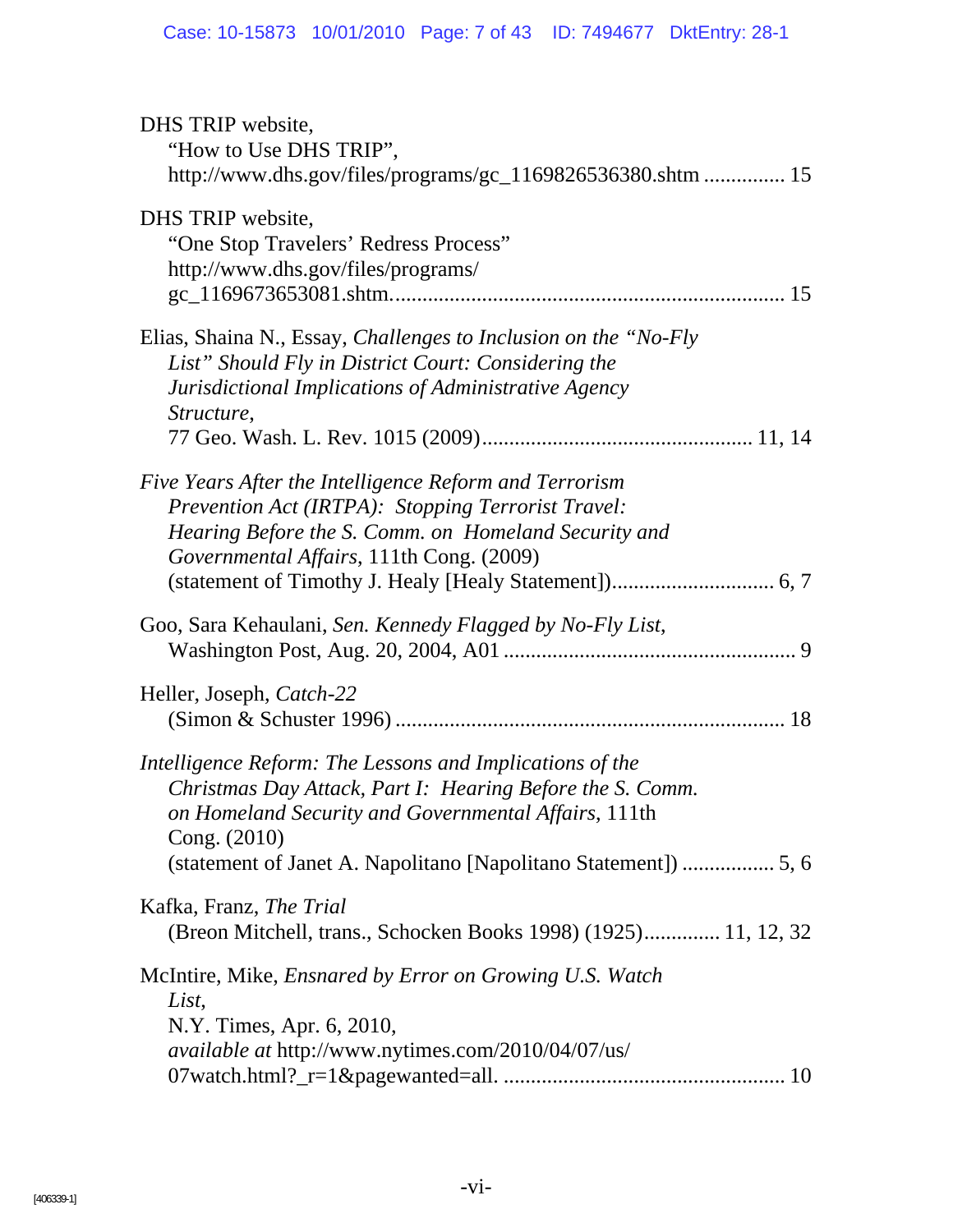| Remarks by Homeland Security Secretary Michael Chertoff and<br>Transportation Security Administration Administrator Kip<br>Hawley at Ronald Reagan Washington National Airport on<br>Secure Flight Final Rule, October 22, 2008,<br>available at http://www.dhs.gov/xnews/speeches/ |
|-------------------------------------------------------------------------------------------------------------------------------------------------------------------------------------------------------------------------------------------------------------------------------------|
| SELECT COMM. TO STUDY GOV'TAL OPERATIONS WITH RESPECT<br>TO INTELL. ACTIVITIES, FINAL REPT.,<br>S. REP. No. 94-755, BOOK II, 8-10 (INTELLIGENCE<br><b>ACTIVITIES AND THE RIGHTS OF AMERICANS) (1976)</b>                                                                            |
| Shane, Scott, Government Tightens No-Fly Rules,<br>N.Y. Times, May 5, 2010,<br>available at http://www.nytimes.com/2010/05/06/nyregion/                                                                                                                                             |
| Slaughter, Anne-Marie, Beware the Trumpets of War: A<br>Response to Kenneth Anderson,                                                                                                                                                                                               |
| Sullivan, Eileen, No-Fly List Nearly Doubles Since Christmas<br>Attack,<br>Huffington Post, March 10, 2010,<br>available at http://www.huffingtonpost.com/2010/03/10/no-                                                                                                            |
| Swarns, Rachel L., Senator? Terrorist? A Watch List Stops<br>Kennedy at Airport,<br>N.Y. Times, Aug. 20, 2004,<br><i>available at http://www.nytimes.com/2004/08/20/us/</i><br>senator-terrorist-a-watch-list-stops-kennedy-at-airport.html?                                        |
| The Lessons and Implications of the Christmas Day Attack:<br>Watchlisting and Pre-Screening: Hearing Before the S.<br>Comm. on Homeland Security and Governmental Affairs,<br>111th Cong. (2010)                                                                                    |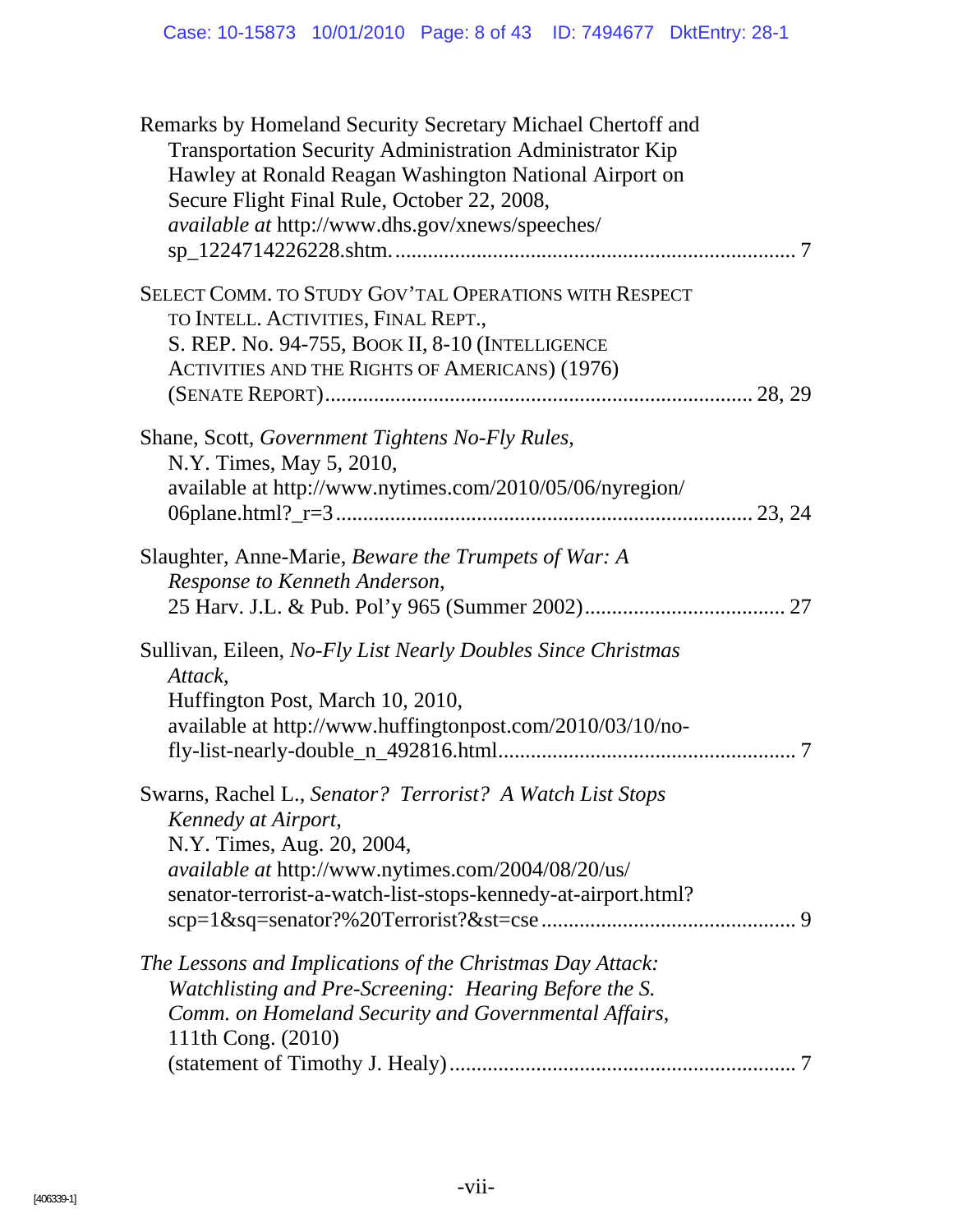| Twibell, Ty S. Wahab, The Road to Internment: Special                                                                                      |  |
|--------------------------------------------------------------------------------------------------------------------------------------------|--|
| Registration and Other Human Rights Violations of Arabs                                                                                    |  |
| and Muslims in the United States,                                                                                                          |  |
|                                                                                                                                            |  |
| U.S. GOV'T ACCOUNTABILITY OFFICE, TERRORIST WATCH LIST<br><b>SCREENING: EFFORTS TO HELP REDUCE ADVERSE EFFECTS</b><br>ON THE PUBLIC (2006) |  |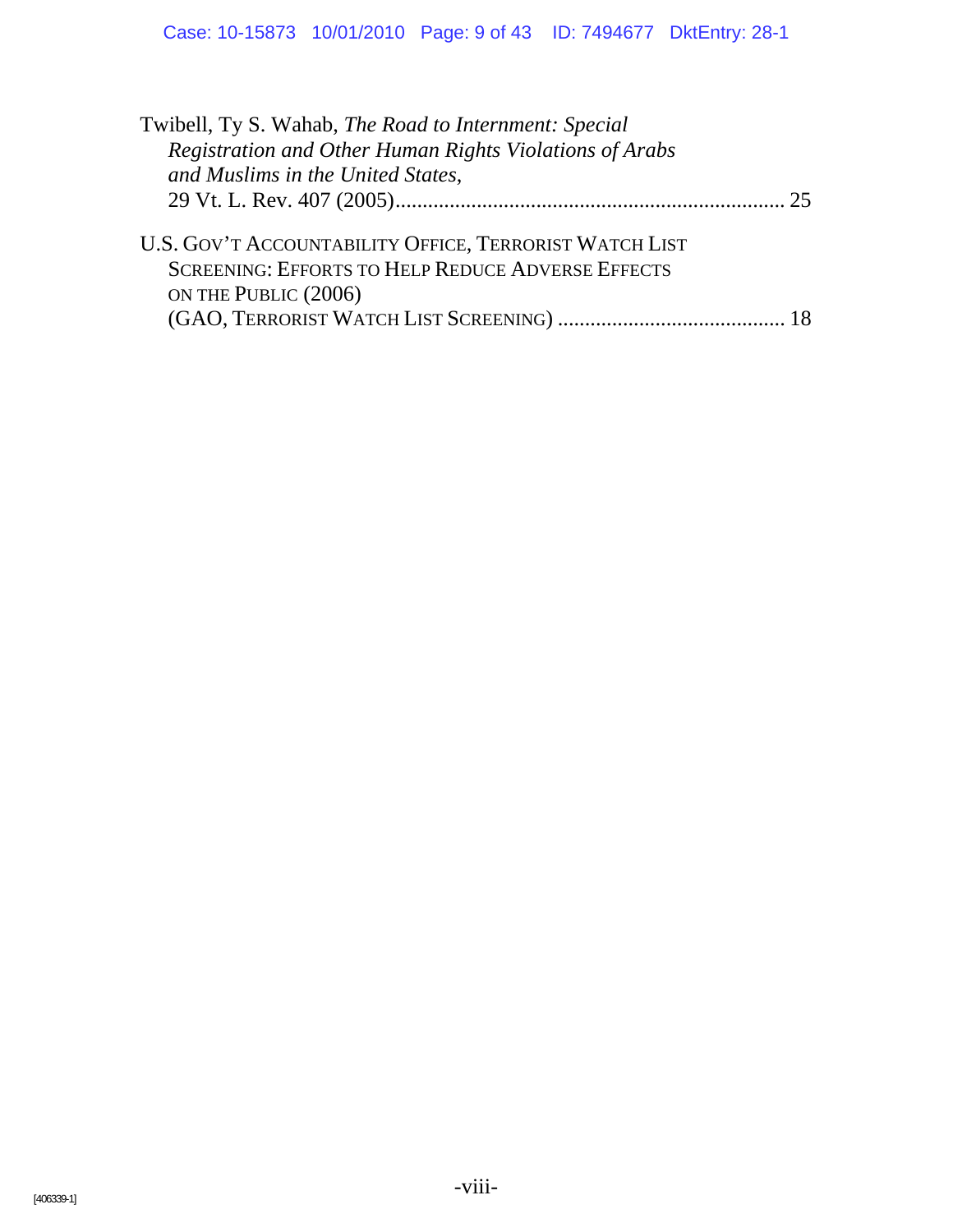### **STATEMENT OF IDENTITY AND INTEREST OF AMICUS**

All parties have consented to the filing of this Brief Amicus Curiae.

Muslim Advocates is a national legal advocacy and educational organization dedicated to promoting and protecting freedom, justice and equality for all, regardless of faith, using the tools of legal advocacy, policy engagement and education and by serving as a legal resource to promote the full participation of Muslims in American civic life. Founded in 2005, Muslim Advocates is a sister entity to the National Association of Muslim Lawyers, a network of Muslim American legal professionals across the country. Muslim Advocates seeks to protect the founding values of our nation and believes that America can be safe and secure without sacrificing constitutional rights and protections.

Muslim Advocates is concerned about the impact of the government's No-Fly List and Selectee List (hereinafter collectively referred to as the "Watchlist"), $\frac{1}{1}$  and other measures undertaken since September 11, 2001,

-

<sup>&</sup>lt;sup>1</sup> The process by which an individual is nominated to these lists, and the administrative procedure by which individuals can attempt to obtain relief from either is nearly identical. *See* DEPT. OF HOMELAND SECURITY, OFFICE OF THE INSPECTOR GEN., REPT. NO. OIG-09-64, ROLE OF THE NO-FLY AND SELECTEE LISTS IN SECURING COMMERCIAL AVIATION (Redacted) 9-13 (2009). Therefore for the ease of reference, they are collectively referenced herein as the "Watchlist."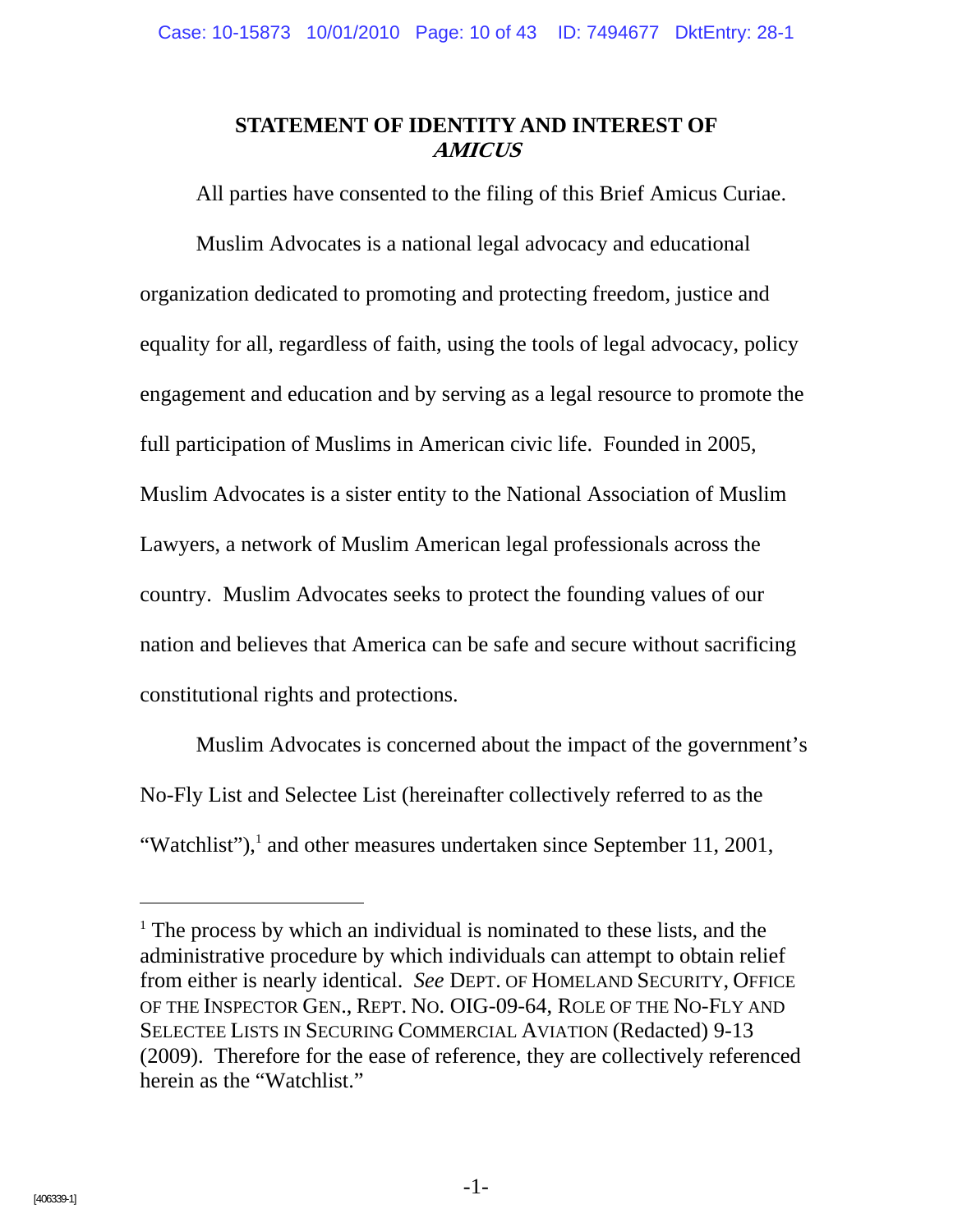particularly at airports, on Muslim and other minority communities. Muslim Advocates is in regular contact with American Muslims who, for reasons unknown to them, either are unable to fly or are subjected to extensive screening each time they fly. The complete absence of any mechanism for relief for a person who is placed on the Watchlist is as disturbing as the original placement on the List. The administrative process established for contesting placement or getting off the Watchlist in fact provides no relief, and the government seeks to foreclose any judicial relief.

No party or party counsel authored any portion of this brief. No one contributed any money that was intended to fund the preparation or submission of this brief.

#### **INTRODUCTION AND SUMMARY OF ARGUMENT**

Placement on the Watchlist heavily burdens the right to travel. The government's failure to provide any notice or opportunity to be heard at any time or any meaningful avenue for relief unduly burdens the fundamental right to travel and renders the Watchlist procedures unconstitutional. They are wholly inconsistent with the values and laws of our country, painfully and carefully honed over its nearly 250 year history, not to mention earlier English law and history. They are born of the same excesses and hysteria as so many of the most shameful episodes in American history, beginning with

-2-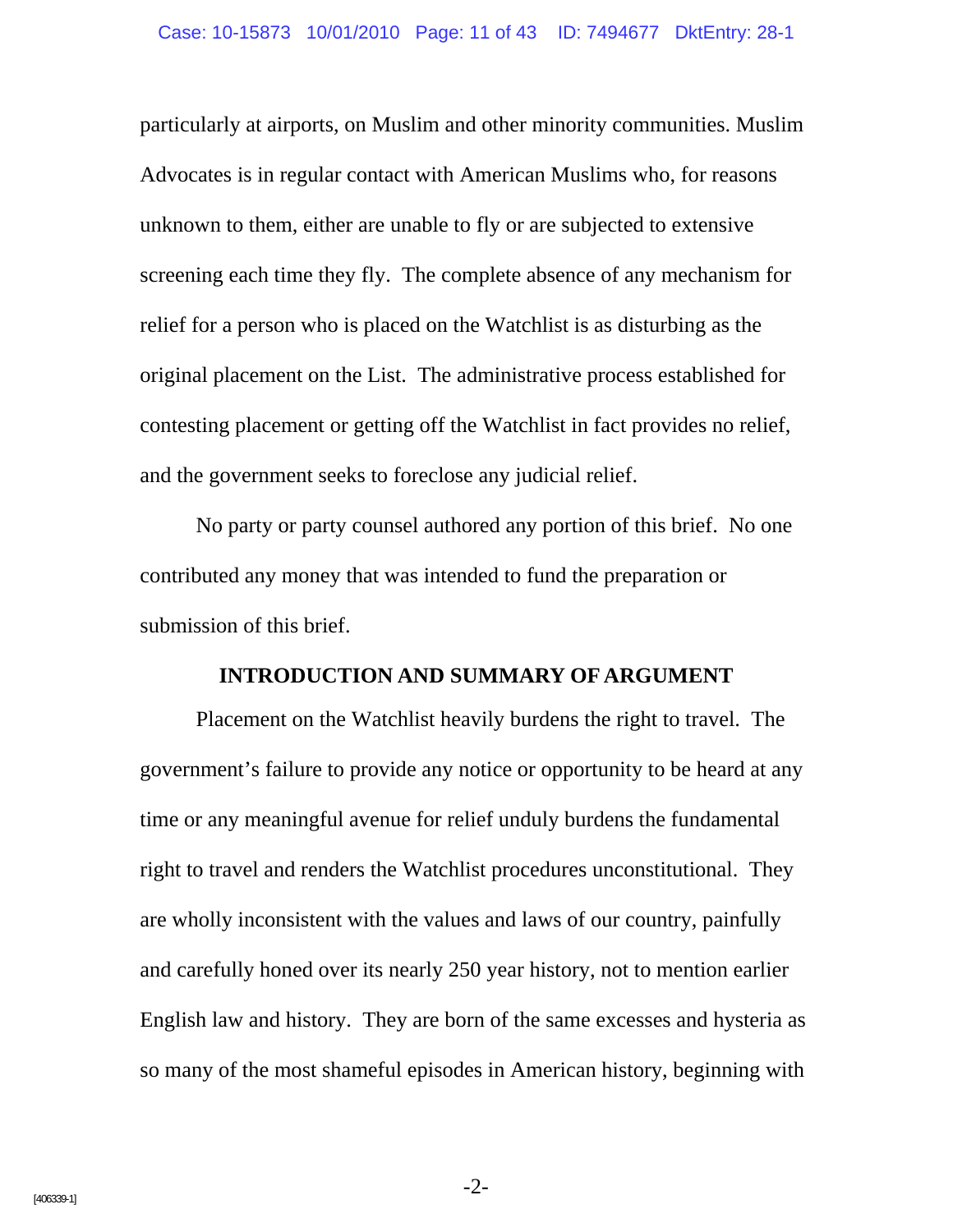the Alien and Sedition Acts and continuing with the Palmer Red Raids during World War I, the internment of Japanese-Americans in detention camps during World War II, the excesses of the McCarthy loyalty-security witch hunts, and the Counter Intelligence Program (COINTELPRO) unconstitutionally operated by the FBI during the Vietnam War.

The right to travel has long been recognized as a crucial liberty interest protected by the Constitution of the United States. Like the worst elements of the McCarthy era loyalty-security program, substantive constitutional protection is trampled by the procedures for placing an individual on the Watchlist, *see Peters v. Hobby*, 349 U.S. 331 (1955), and the lack of due process that allows one to extricate herself from the list. Listed persons are provided no prior notice, and no opportunity to be heard at a meaningful time or in a meaningful manner. Indeed, the procedures are so opaque and infirm that an individual cannot even determine whether he is on the list or has been removed from it. Most significantly, removal from the Watchlist is virtually impossible — particularly where misidentification appears to be the reason for an individual's placement on the list, as was the case with Dr. Ibrahim — as the administrative system that the government has developed to handle traveler complaints is wholly deficient.

-3-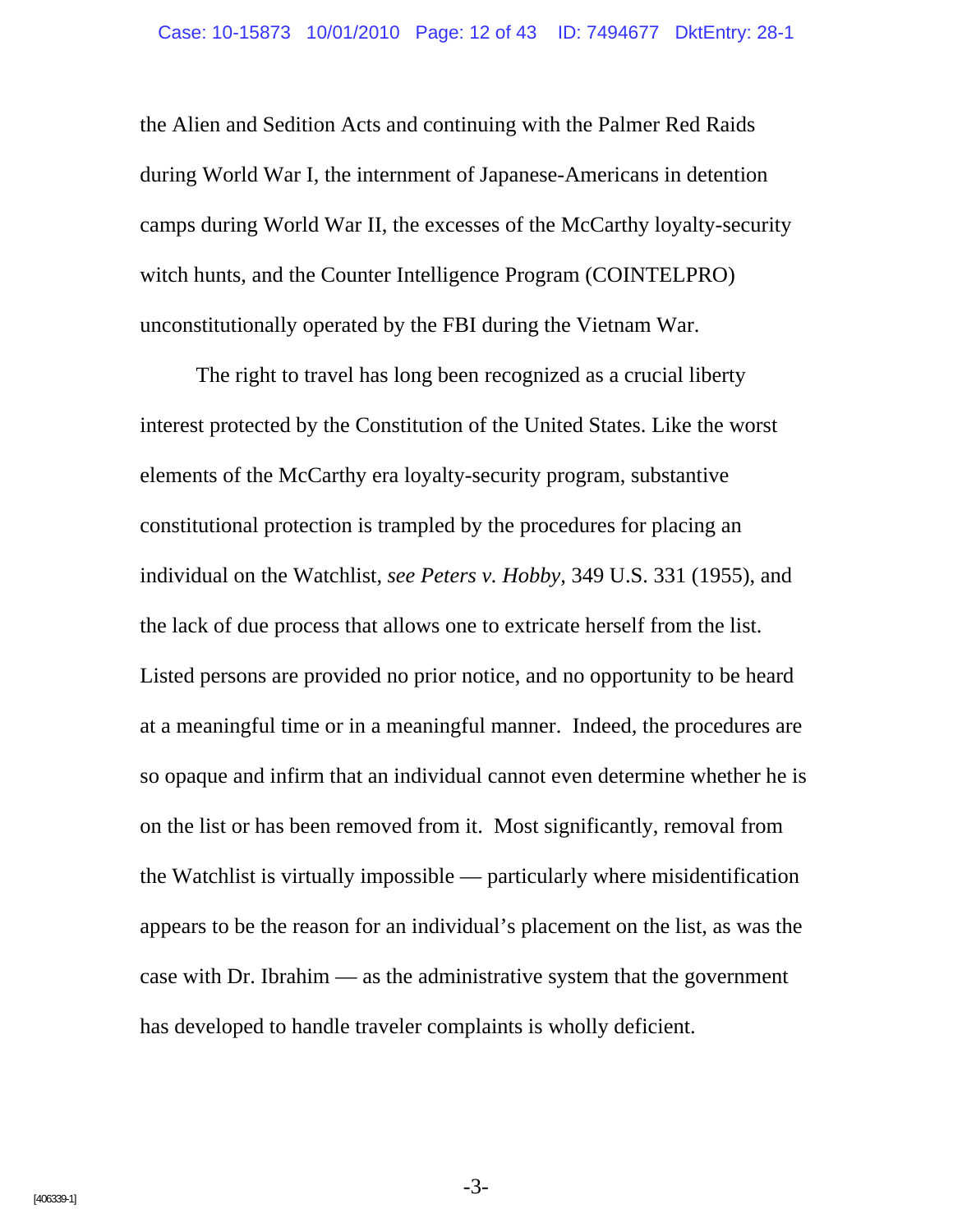The complete lack of process in denying the fundamental right to travel cannot be justified by legitimate national security interests. Rather than waiting until the fear fueling these deprivations has subsided and history judges this as yet another episode of repression (*see Korematsu v. United States*, 584 F.Supp. 1406 (N.D. Cal. 1984)), this Court should act to ensure present compliance with the Constitution.

#### **ARGUMENT**

# **I. INNOCENT TRAVELERS ARE SUBJECTED TO THE BURDENS OF INCLUSION ON THE WATCH LIST WITH NO NOTICE, NO OPPORTUNITY TO BE HEARD, AND NO ABILITY TO OBTAIN RELIEF**

# **A. Unknown Thousands of Innocent Individuals Have Been Placed on the Watchlist**

The United States has long maintained watchlists for various reasons.

DEPT. OF HOMELAND SECURITY, PRIVACY OFFICE, REPORT ON EFFECTS ON

PRIVACY & CIVIL LIBERTIES 3 (2006) (hereinafter PRIVACY OFFICE REPORT).

After the September 11, 2001 attack, these watchlists expanded in size and

number across various federal agencies and were consolidated. *Id*. In 2004,

the No-Fly List and Selectee List (herein the Watchlist) became subsets of

the consolidated Terrorist Screening Database, maintained by the Terrorist

Screening Center, which in turn is managed by the Federal Bureau of

Investigation (FBI). *Id.*

-4-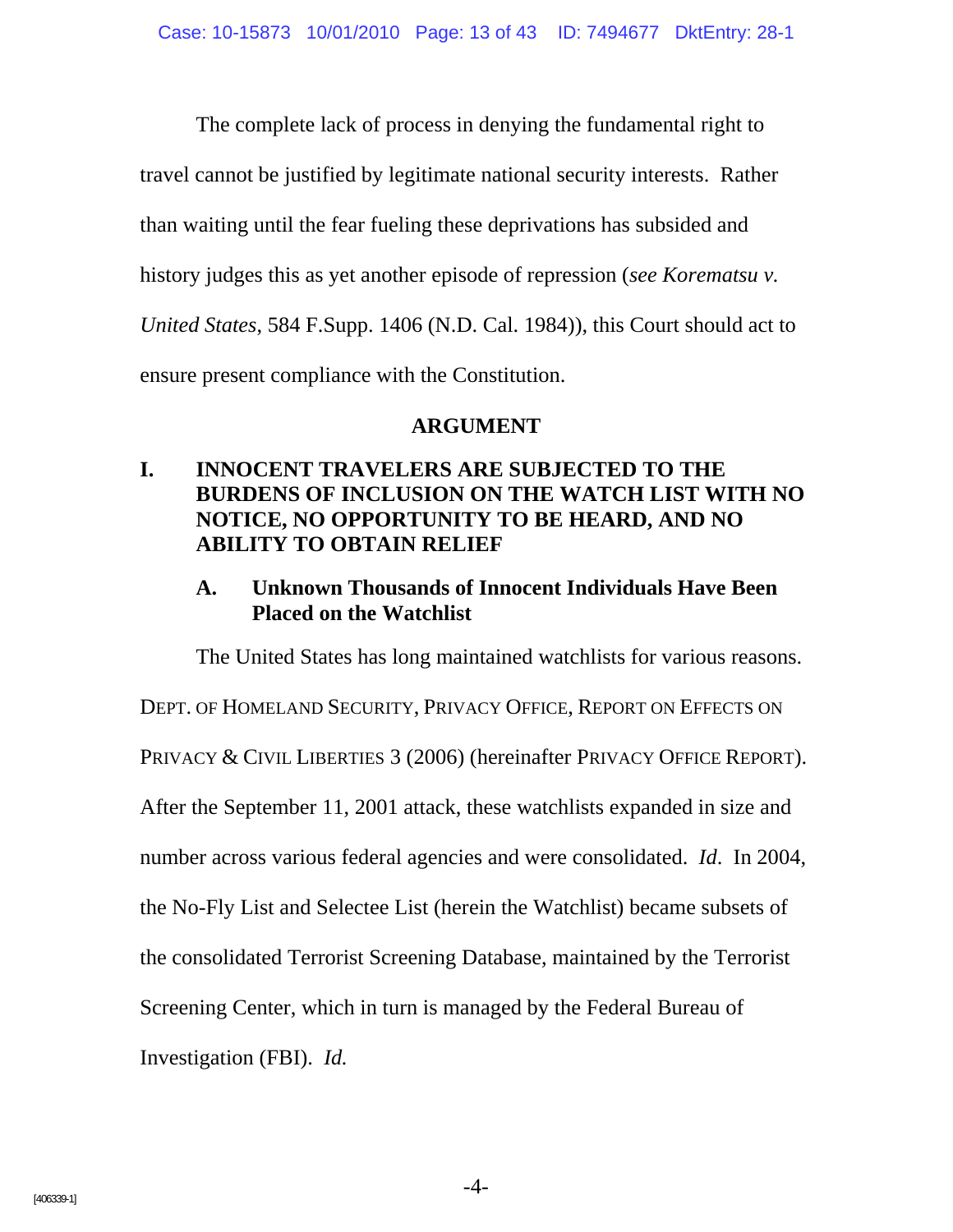The process of selecting and placing people on the Watchlist begins with any one of various federal agencies, state and local law enforcement or the intelligence community submitting a name for possible inclusion in the Terrorist Screening Database. PRIVACY OFFICE REPORT at 3. The Federal Bureau of Investigation, and sometimes the National Counterterrorism Center, review the submissions, and then provide them to the Terrorist Screening Center. *Id*.; *see also* DEPT. OF HOMELAND SECURITY, OFFICE OF THE INSPECTOR GEN., REPT. NO. OIG-09-64, ROLE OF THE NO-FLY AND SELECTEE LISTS IN SECURING COMMERCIAL AVIATION (Redacted) 54 (2009) (hereinafter OIG REPORT). Analysts at the Terrorist Screening Center then consider whether to include the person in the Terrorist Screening Database and, if so, whether to include the person on the No-Fly or Selectee Lists. *Id.* At no point in this process is the individual informed of the suspicions against her, let alone given an opportunity to explain or rebut the evidence that led to inclusion on the Watchlist.

Persons on the No-Fly List cannot "receive a boarding pass for a flight to, from, over, or within the United States." *Intelligence Reform: The Lessons and Implications of the Christmas Day Attack, Part I: Hearing Before the S. Comm. on Homeland Security and Governmental Affairs*, 111th Cong. (2010) (statement of Janet A. Napolitano [hereinafter

-5-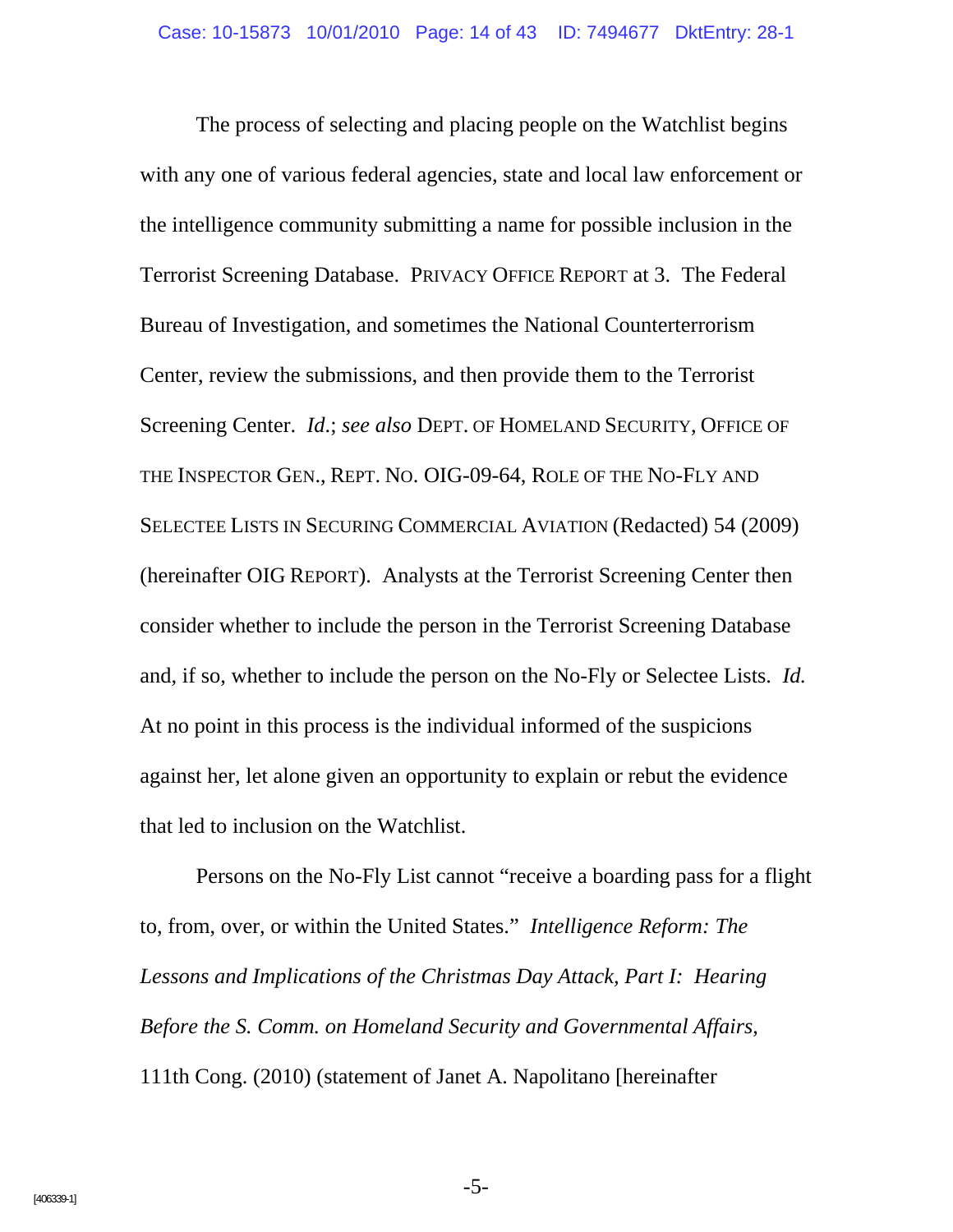Napolitano Statement] at 12). Persons on the Selectee List are subjected to enhanced screening every time they fly. *Id*.

The Watchlist is intended to identify individuals with "a known or suspected link to terrorism or [who] pose a threat to national security." OIG REPORT at 42; *see also Five Years After the Intelligence Reform and Terrorism Prevention Act (IRTPA): Stopping Terrorist Travel: Hearing Before the S. Comm. on Homeland Security and Governmental Affairs*, 111th Cong. (2009) (statement of Timothy J. Healy [hereinafter Healy Statement] at 2). ("In order to be placed on the "No-Fly" list, a known or suspected terrorist must present a threat to civil aviation or national security."). There is little evidence that they are so well limited.

Since September 11, 2001, the number of travelers affected by placement on the Watchlist has ballooned, accelerating dramatically in the first quarter of 2010. In the fall of 2001, there were about 125 individuals whom the FBI believed should not be allowed to fly. OIG REPORT at 9. By October 2008, there were 2,500 individuals on the No-Fly List, plus another 16,000 on the Selectee List. *Remarks by Homeland Security Secretary Michael Chertoff and Transportation Security Administration Administrator Kip Hawley at Ronald Reagan Washington National Airport on Secure Flight Final Rule*, Oct. 22, 2008, *available at* http://www.dhs.gov/xnews/

-6-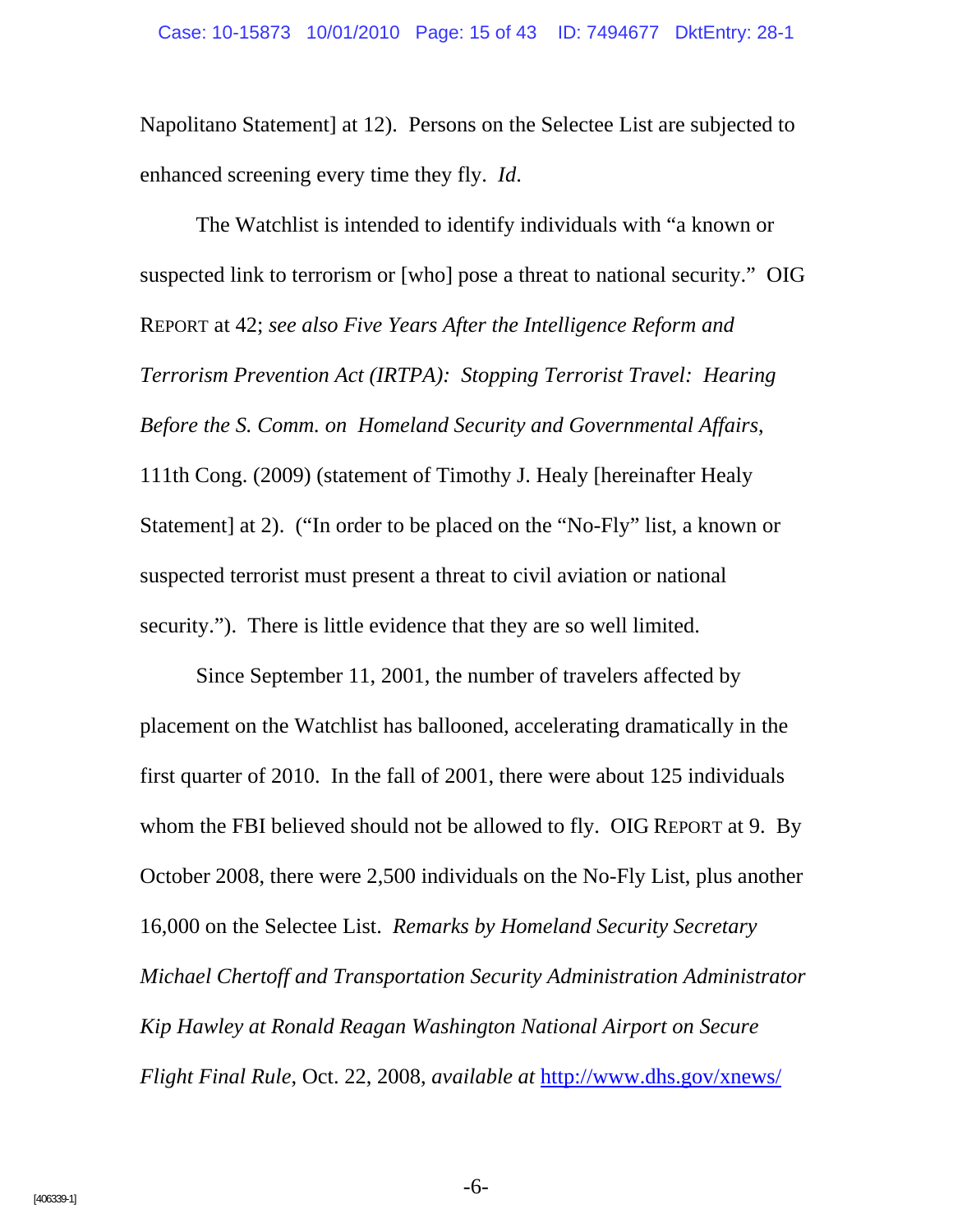speeches/sp\_1224714226228.shtm. By December 2009, the No-Fly List had grown to 3,400 individuals. Healy Statement at 2. In the first months of 2010, the No-Fly List nearly *doubled* in size, jumping to 6,000 people by early March. Eileen Sullivan, *No-Fly List Nearly Doubles Since Christmas Attack*, Huffington Post, March 10, 2010, available at

http://www.huffingtonpost.com/2010/03/10/no-fly-list-nearly-

double n 492816.html. Following this dramatic and rapid expansion of the

No-Fly List, the government was considering loosening the criteria for

inclusion on the list even further. *The Lessons and Implications of the* 

*Christmas Day Attack: Watchlisting and Pre-Screening: Hearing Before the* 

*S. Comm. on Homeland Security and Governmental Affairs*, 111th Cong.

 $(2010)$  (statement of Timothy J. Healy at 5-6).<sup>2</sup>

# **B. Additional Tens of Thousands of Additional Individuals Are Treated as Though They Are on the Watchlist Simply Because They Have Names Similar to Someone on the List**

The number of people affected by the Watchlist vastly exceeds by multiples the number of people actually on the List. According to the

Department of Homeland Security Inspector General: "a large number of air

 $2^2$  The number of individuals on the Selectee List has not been made available to the public since October 2008, but it is reasonable to infer that, like the No-Fly List, the Selectee List has grown significantly.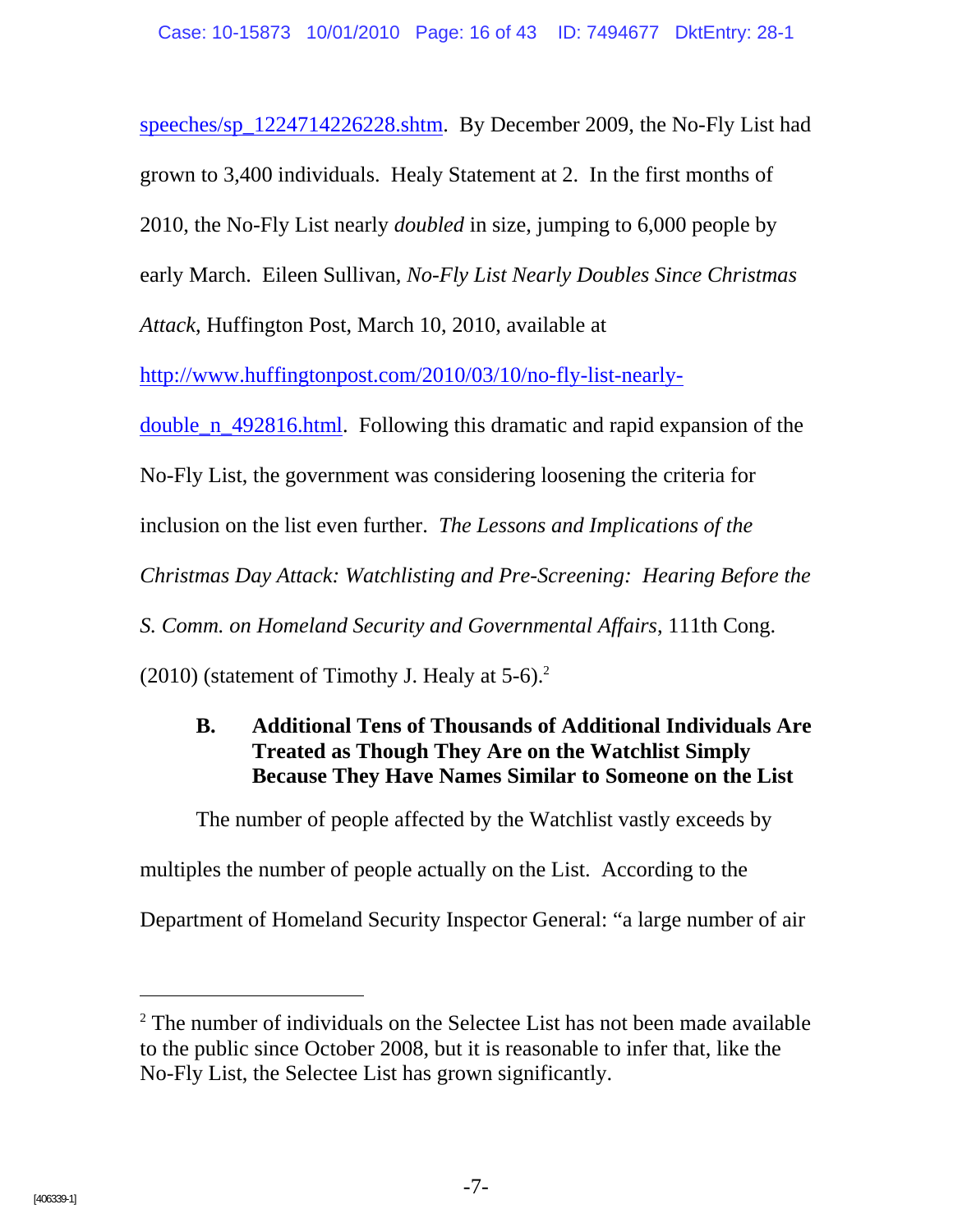travelers are identified as possible matches to TSA's No Fly or Selectee list. The vast majority of travelers identified as a possible match to these lists are ultimately determined not to be the individuals of interest." DEPT. OF HOMELAND SECURITY, OFFICE OF THE INSPECTOR GEN., REPT. NO. OIG-09- 103, EFFECTIVENESS OF THE DEPARTMENT OF HOMELAND SECURITY TRAVELER REDRESS INQUIRY PROGRAM (Redacted) 35-36 (2009) (hereinafter OIG TRIP REPORT). Indeed, the Department of Homeland Security (DHS) acknowledges that most difficulties faced by travelers are "caused merely by a name similarity to another person who is on the watchlist. *Ninety-nine percent of individuals who apply for redress are not on the terrorist watchlist, but are misidentified as people who are*." *See* DHS TRIP website, "How do I know if I am on a Government Watchlist?" http://www.dhs.gov/ files/programs/gc\_1169699418061.shtm (emphasis added). From August to October 2008, seven major United States airlines reported that 476,094 passengers — more than 5,100 per day — were adversely affected by Watchlist misidentifications or "false positives". OIG TRIP REPORT at 35- 36.

One of the most well publicized instances of such misidentification involved the late Senator Edward "Ted" Kennedy. In 2004, airlines attempted to prevent Senator Kennedy from flying on several occasions

-8-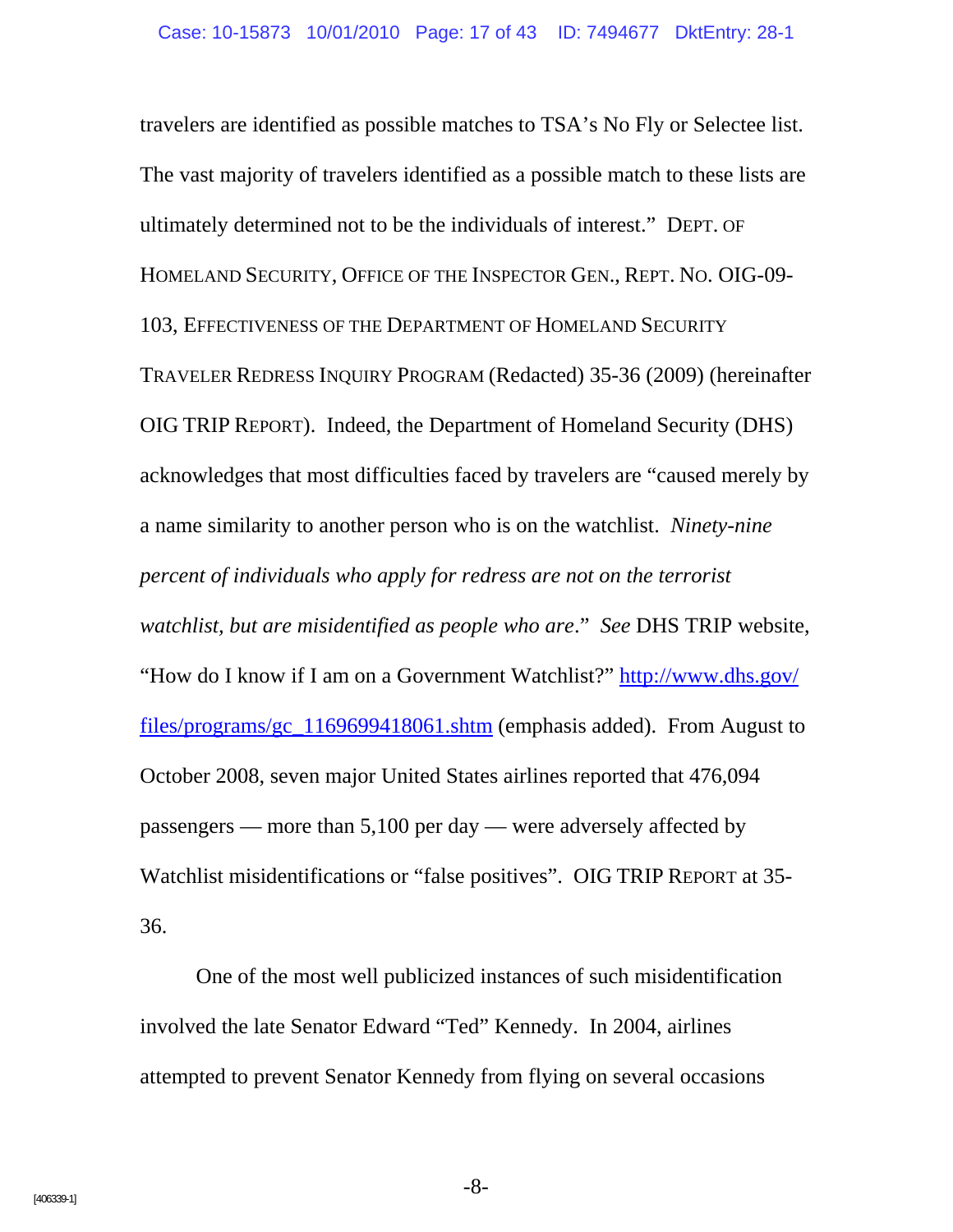because his name matched a "T. Kennedy" on the No-Fly List. Rachel L.

Swarns, *Senator? Terrorist? A Watch List Stops Kennedy at Airport*, N.Y.

Times, Aug. 20, 2004, *available at* http://www.nytimes.com/2004/08/20/us/

senator-terrorist-a-watch-list-stops-kennedy-at-airport.html?

scp=1&sq=senator?%20Terrorist?&st=cse; Sara Kehaulani Goo, *Sen.* 

*Kennedy Flagged by No-Fly List*, Washington Post, Aug. 20, 2004, at A01. Senator Kennedy's experience highlights the fact that it does not matter if a person actually is on a Watchlist; if a person's name is similar to a name on the Watchlist, he will be subjected to precisely the same harms as the individual whose name is actually on the Watchlist.

# **C. People on the Watchlist, or Believed to Be on the Watchlist, Suffer a Heavy Burden on Their Right to Travel and on Other Liberty Interests**

In this era of the global economy, in which business takes place quickly in far-flung places, and people move and settle far from their families, air travel in the country and abroad is the only feasible mode of transportation for many. Individuals placed on the Watchlist or misidentified as being on the Watchlist "can potentially face consequences ranging from inconvenience and delay to loss of liberty, depending on the law enforcement action taken as a result of the match." PRIVACY OFFICE REPORT at 7. As recognized by Chief Judge Alex Kozinski during an April

-9-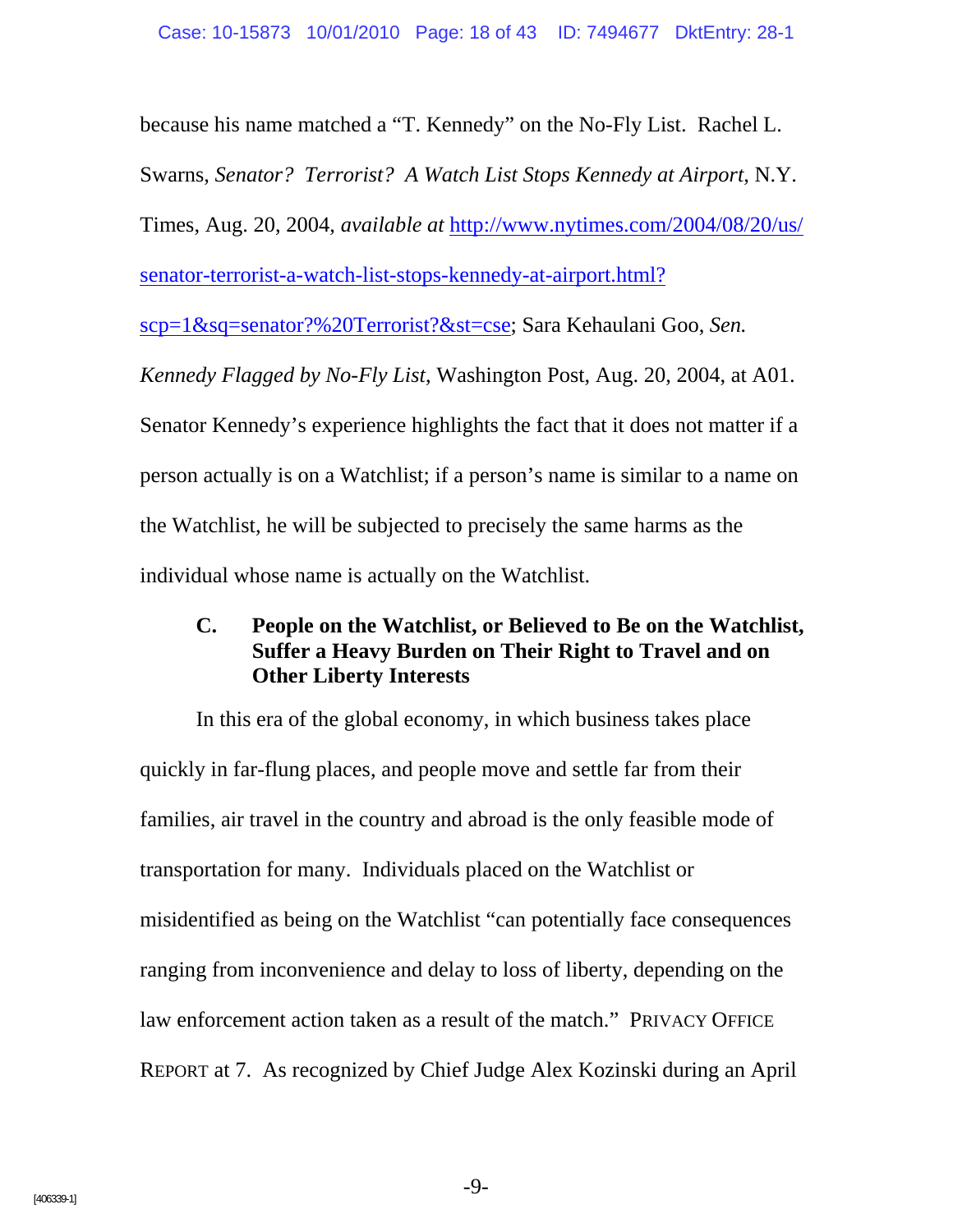2008 hearing in this case, "If your name or my name or anybody's name in this courtroom were put on [the No-Fly] list, we would suffer grievously." *See* Mike McIntire, *Ensnared by Error on Growing U.S. Watch List*, N.Y. Times, Apr. 6, 2010, *available at* http://www.nytimes.com/2010/04/07/us/ 07watch.html? $r=1$ &pagewanted=all.

Persons unable to travel by air are hampered in their professional lives, as many jobs require travel and there is no time in most businesses for the traveler to drive or take a train to meetings in distant locations. Americans and persons admitted lawfully into the United States fly for business, for education, to see family, to appointments in faraway places. *See infra*, § II. American society is structured in a way that presumes people will be able to travel and will do so quickly. Taking away or inhibiting people's ability to travel by air imposes a significant burden on individuals incorrectly placed on the Watchlist and on the lawful enterprises for which they travel.

# **D. People on the Watchlist — Including People Confused with People on the Watchlist — Do Not Receive Notice of the Burden on Their Right to Travel**

People frequently first discover that they are on a Watchlist upon arrival at the airport. There is no prior notice, and there is no notice at the airport other than the fact of being prevented from boarding or being

-10-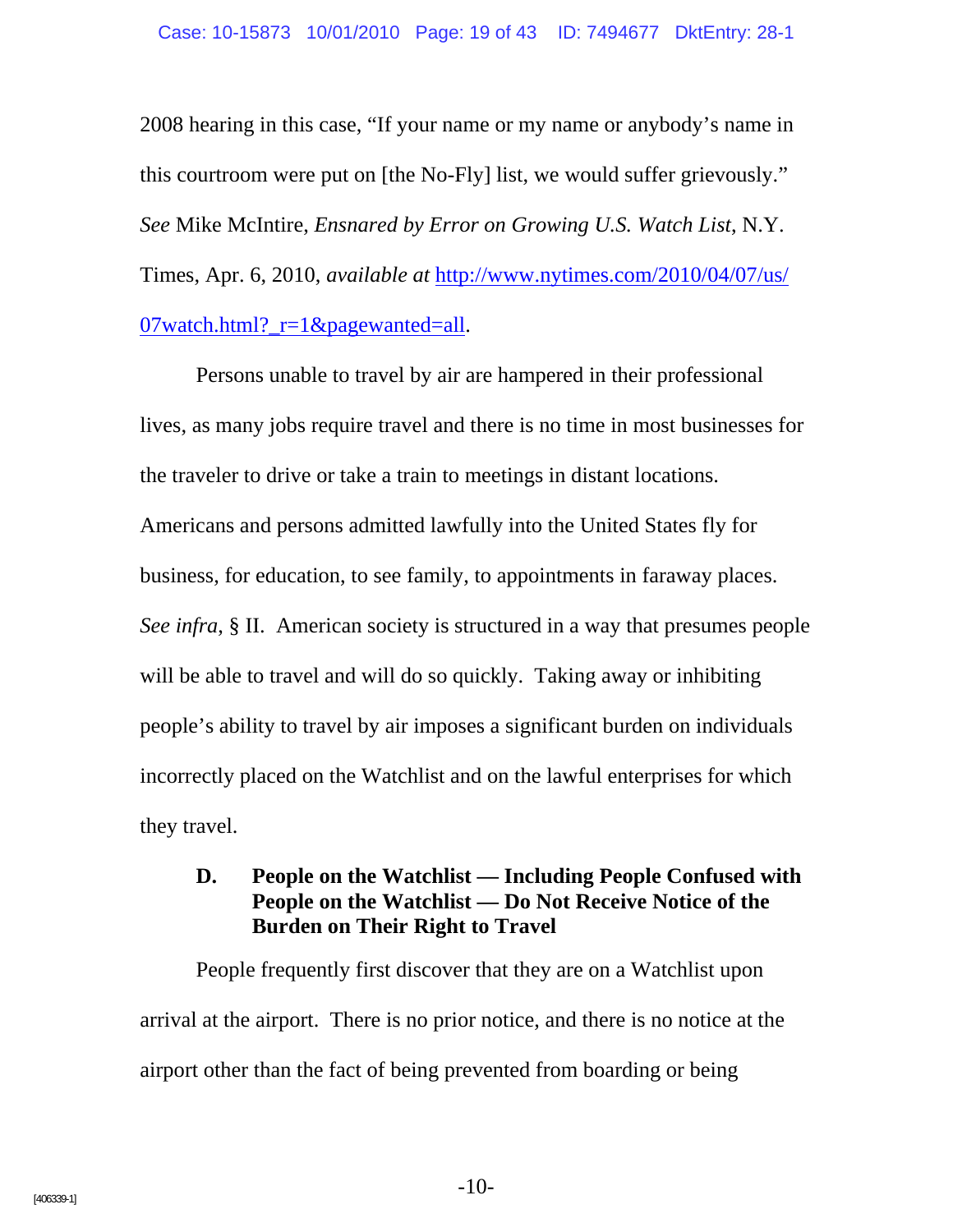subjected to enhanced screening. PRIVACY OFFICE REPORT at 7; OIG TRIP REPORT 89-93 (discussing policy of non-disclosure); *see also* Shaina N. Elias, Essay, *Challenges to Inclusion on the "No-Fly List" Should Fly in District Court: Considering the Jurisdictional Implications of Administrative Agency Structure*, 77 Geo. Wash. L. Rev. 1015, 1020-21 (2009). Travelers arrive at the airport and are given "no explanation or conflicting explanations about what is going on." PRIVACY OFFICE REPORT at 7.

The failure to inform an individual on a Watchlist of why she is on it makes it impossible meaningfully to challenge the government's basis for placement on the list or rebut the evidence against her. *See Nat'l Council of Resistance of Iran v. Dep't of State*, 251 F.3d 192, 209 (D.C. Cir. 2001) (because an entity was not provided with notice or an opportunity to rebut at least the non-classified evidence against it when it was being designated as a terrorist organization, the court could not presume anything about its ability to do so). *Id*.

The predicament of a traveler arriving at the airport who discovers that the government suspects she poses a "threat to aviation" calls to mind the ordeal of Josef K. in Franz Kafka's dystopic novel *The Trial*. Out of the blue, she, like K., learns she is suspected of some very serious, but

-11-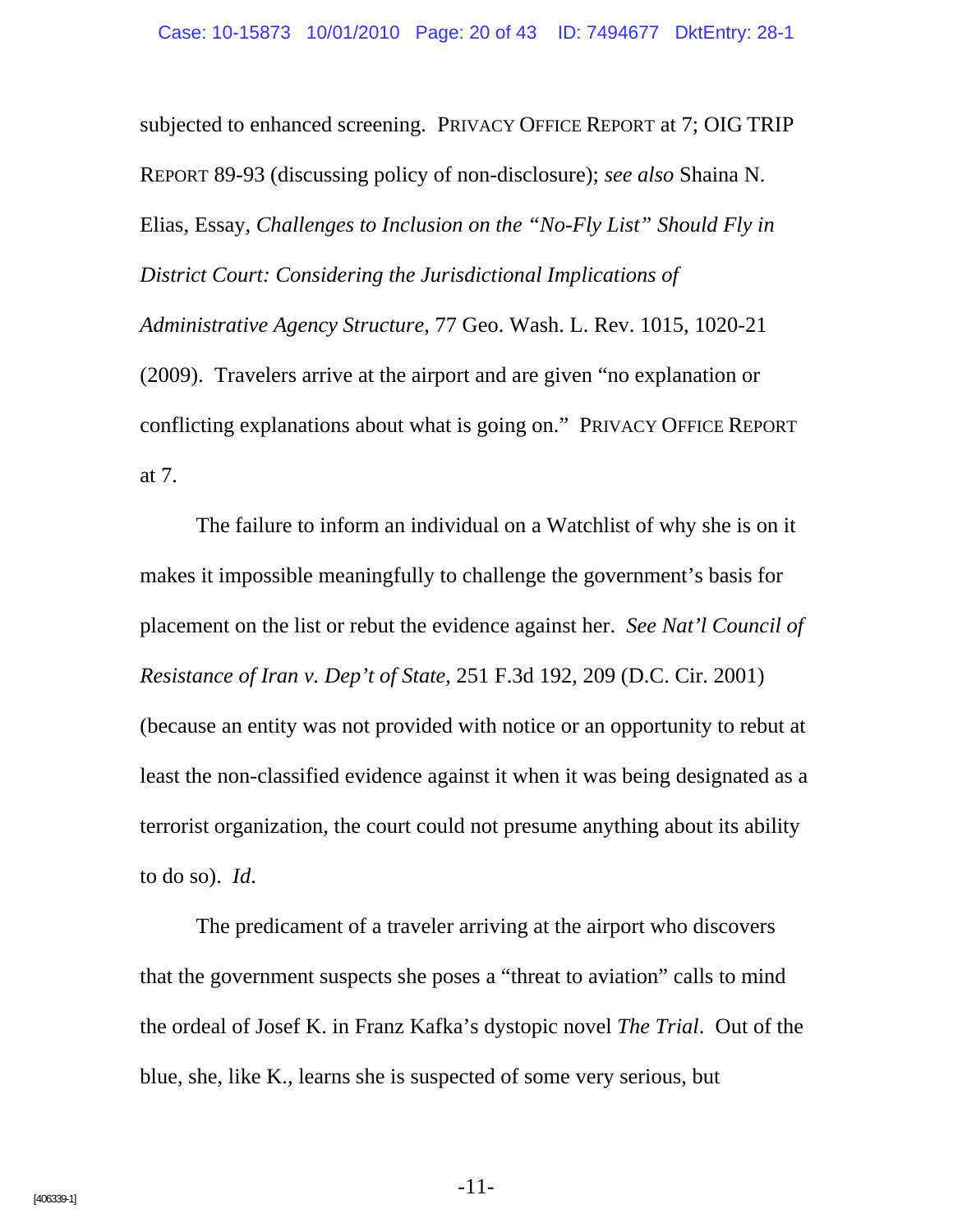unidentified offense. Like K., she cannot learn the identity of her accuser, the basis for the suspicion, or even what it is that she is believed to have done. Indeed, as with K., even the entity before which she can seek redress remains unclear and there is no process by which she can defend herself. *Cf*. Franz Kafka, *The Trial* (Breon Mitchell, trans., Schocken Books 1998) (1925).

Dr. Ibrahim and many innocent travelers like her have no knowledge of what the federal government believes they have done, they have no criminal record and no ties to terrorism. Like K., they cannot defend themselves because they have not been afforded the protections that are at the core of due process — notice of what they are suspected of and an opportunity to be heard in a meaningful manner at a meaningful time.

#### **E. There Is No Mechanism for Actual or Meaningful Relief**

The only way that individuals who are placed on the Watchlist can challenge their placement is through DHS's wholly inadequate program, the Traveler Redress Inquiry Program or TRIP.<sup>3</sup> TRIP is "the federal

-

<sup>&</sup>lt;sup>3</sup> There have been various processes, but they generally appear to be similar to each other, and the evolution over time has not apparently improved its effectiveness. *See* OIG TRIP REPORT at 3-5. Dr. Ibrahim sought redress through one of the predecessor redress systems, Passenger Identity Verification.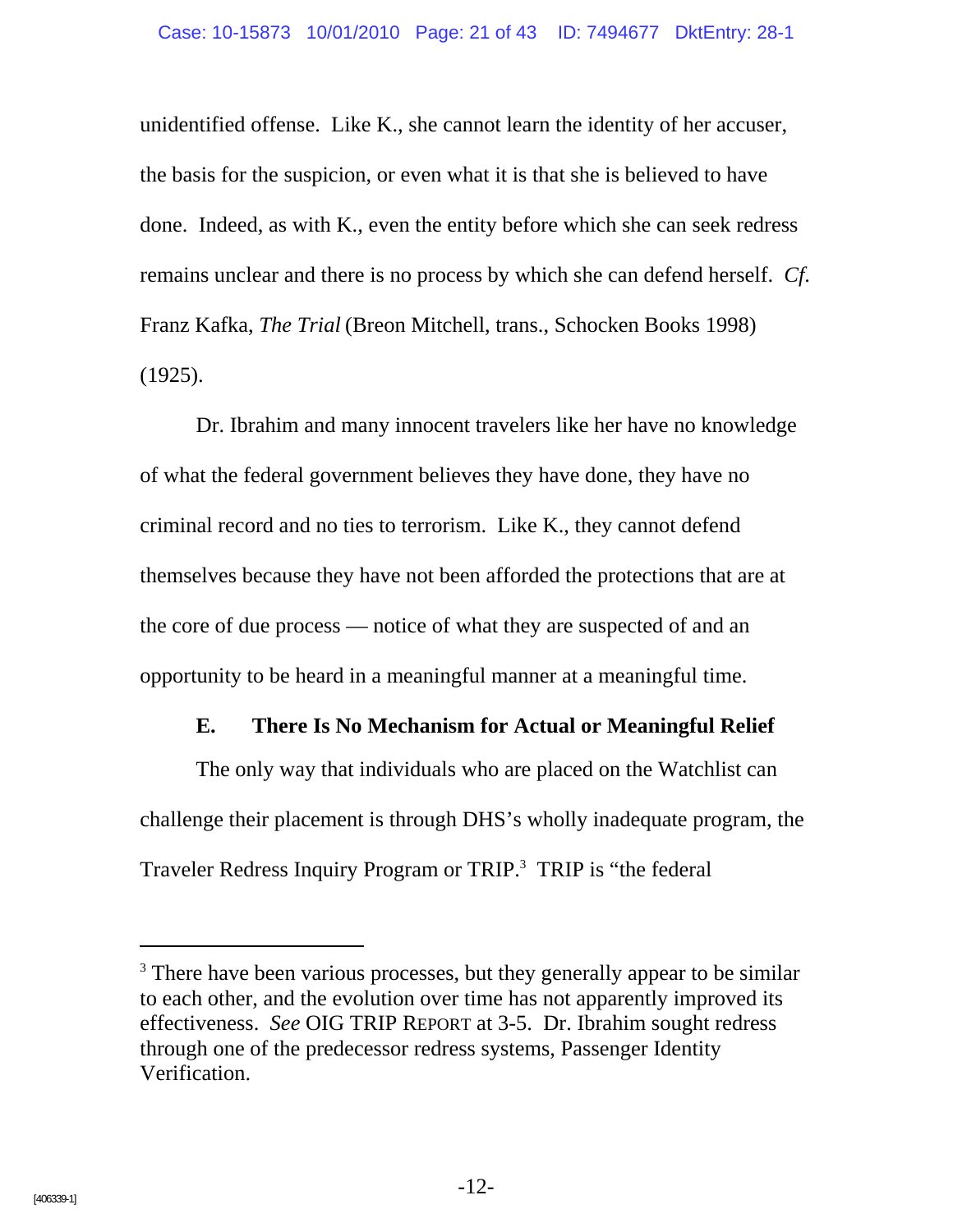government's one-stop traveler redress process" through which theoretically travelers can address a variety of travel-related concerns. *See* OIG TRIP REPORT at 3. Most of the complaints submitted to TRIP relate to Watchlist misidentification. *Id*. at 34.

### **1. TRIP Does Not Satisfy Due Process as a Post-Deprivation Process**

TRIP falls far short of providing travelers minimum required due process with regard to burdening their right to travel. *See Kent v. Dulles*, 357 U.S. 116, 125-26 (1958) (right to travel is protected liberty interest); *see also Attorney General of New York v. Soto-Lopez*, 476 U.S. 898, 903 (1986) (Brennan, J., plurality opinion) (same); *Crandall v. State of Nevada*, 73 U.S. 35, 39, 48-49 (1868) (same); *Dunn v. Blumstein*, 405 U.S. 330, 338 (1972) (collecting cases recognizing "freedom to travel throughout the United States" as a constitutionally protected right). At the core of procedural due process protections is "the opportunity to be heard 'at a meaningful time and in a meaningful manner.'" *Mathews v. Eldridge*, 424 U.S. 319, 348 (1976), citing *Armstrong v. Manzo*, 380 U.S. 545, 552 (1965) and *Grannis v. Ordean*, 234 U.S. 385, 394 (1914). As the Supreme Court explained in *Hamdi v. Rumsfeld*, 542 U.S. 507 (2004), "the central meaning of procedural due process [is] clear: 'Parties whose rights are to be affected are entitled to be heard; and in order that they may enjoy that right they must first be

-13-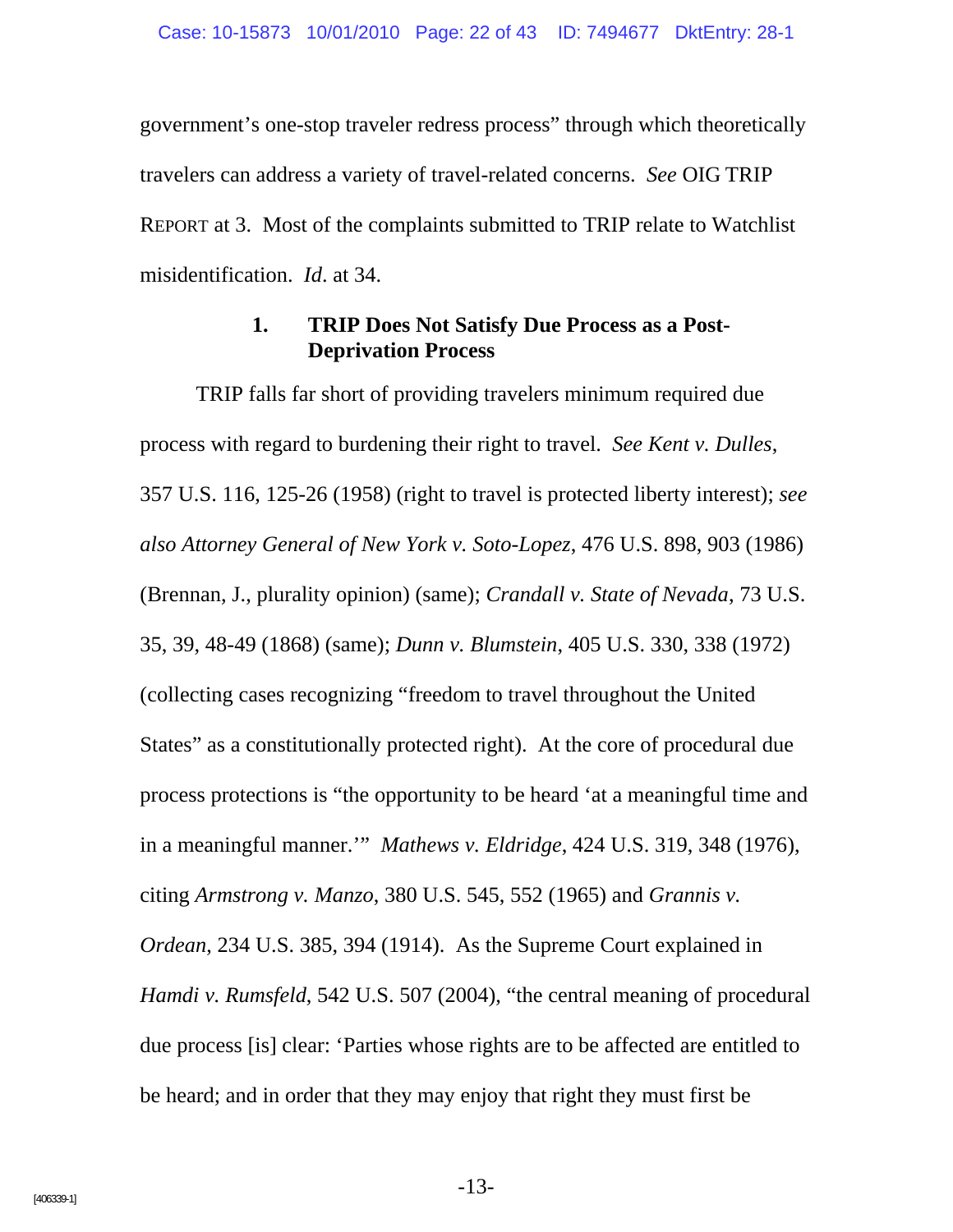notified. It is equally fundamental that the right to notice and an opportunity to be heard 'must be granted at a meaningful time and in a meaningful manner." *Id.* at 533<sup>4</sup>; *see also Nat'l Council of Resistance of Iran v. Dep't of State*, 251 F.3d at 205-09 (requiring the State Department to provide notice and an opportunity to be heard when designating an organization as a "foreign terrorist organization").

Placement onto a Watchlist and the redress system fail to provide basic due process protections in just about every way imaginable. First, people are not given any notice of being placed on the list. *See infra* § II; *see also* Elias, 77 Geo. Wash. L. Rev. 1020-21. They may have an inkling only upon arrival at an airport, at which point they may, like Dr. Ibrahim, be arrested. PRIVACY OFFICE REPORT at 7; *see infra* § II. Individuals are not informed of whether they are on a list, what list they are on, or the reason for being on the list. *See* DHS TRIP website "How do I know if I am on a

<sup>4</sup> Congress has attempted to supersede *Hamdi* by statute. *See* Military Commissions Act of 2006, Pub. L. No. 109-366, 120 Stat. 2600 (2006). As *recognized in Gherebi v. Obama*, 609 F. Supp. 2d 43, 50 (D.D.C. 2009), in *Hamdi*, the Supreme Court decided that courts had been stripped of detainee habeas corpus jurisdiction prospectively only under an earlier statute. In a subsequent decision, *Boumediene v. Bush*, 553 U.S. 723 (2008), the Supreme Court held that Congress had stripped the federal courts of jurisdiction over detainee habeas corpus petitions retroactively as well as prospectively through the Military Commissions Act and struck down the (continued . . .)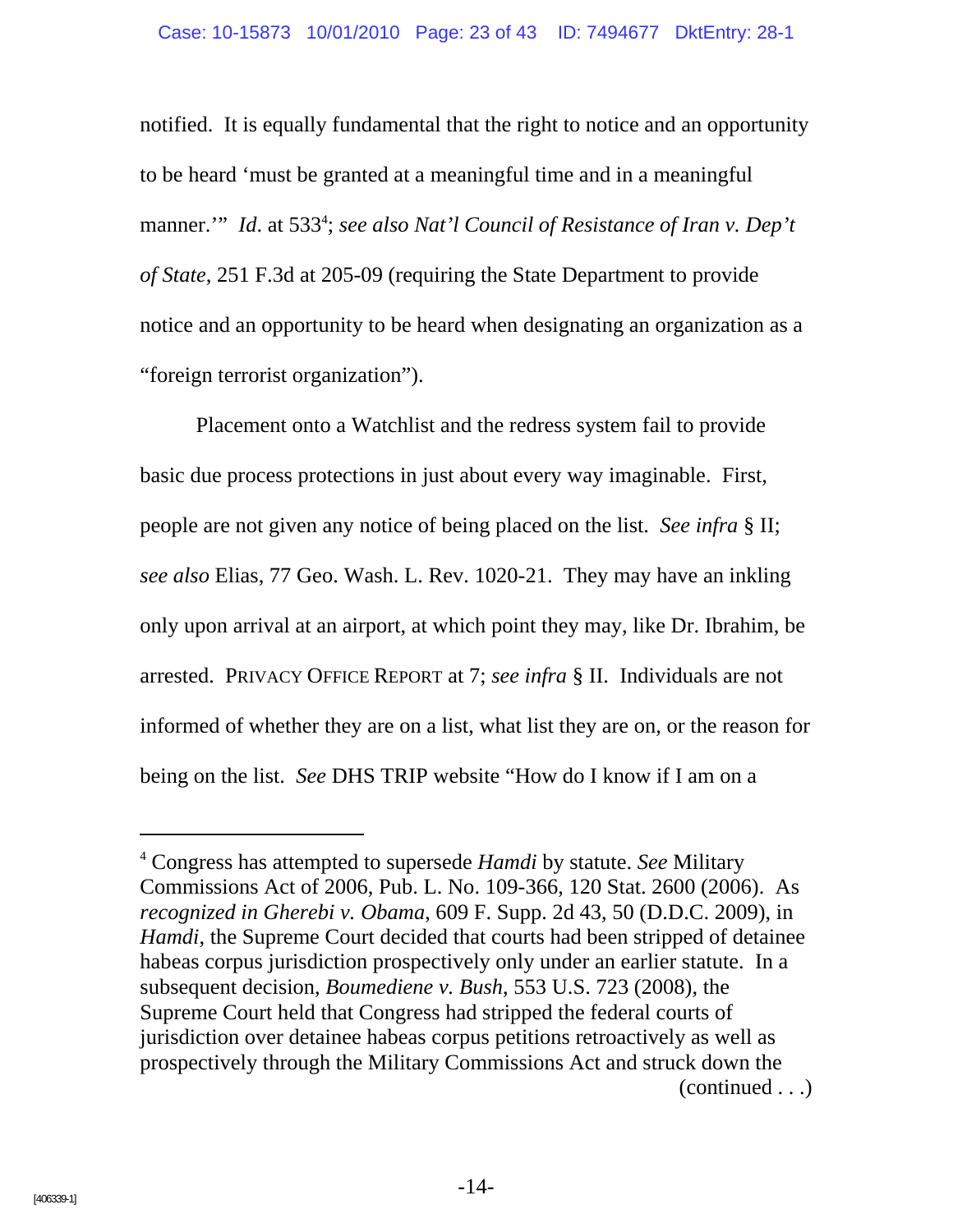Government Watchlist?" http://www.dhs.gov/files/programs/

gc\_1169699418061.shtm. Second, there is no opportunity for a person included on a Watchlist to be heard in a meaningful manner. TRIP allows an individual who believes she is incorrectly on the Watchlist to submit identifying information about herself and whatever incident caused her to believe that she is on a list. *See* DHS TRIP website, "How to Use DHS TRIP", http://www.dhs.gov/files/programs/gc\_1169826536380.shtm. TRIP includes no two-way exchange of information; it is merely a system in which a person may ask to have information reviewed and submit information in the hope that it sheds light on whatever led to inclusion on a Watchlist. *See generally* DHS TRIP website, "One Stop Travelers' Redress Process" http://www.dhs.gov/files/programs/gc\_1169673653081.shtm. This is not an "opportunity to be heard," as the traveler is given no information about whether she is on the list or why. *Mathews*, 424 U.S. at 343. Indeed, Dr. Ibrahim submitted her case for review. Eventually she was informed that her case had been reviewed, but was provided no information at all. She still did not know whether she was, or had ever been, on the Watchlist, or, if so, why. Second Amended Complaint ("Complaint"), ¶46.

( . . . continued)

Act for violating due process.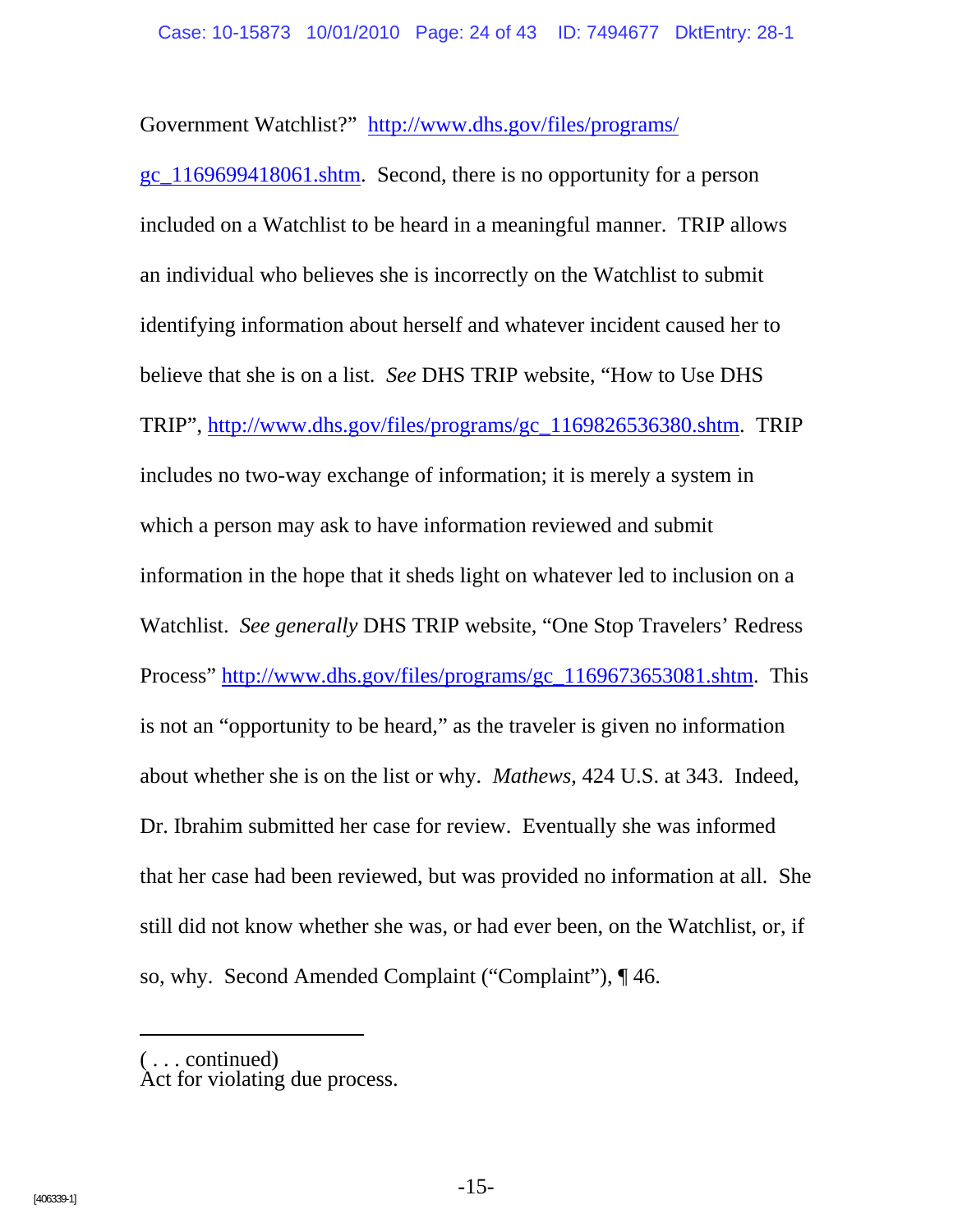Third, the TRIP process is not completed at a "meaningful time." The TRIP website gives no indication of any timeframe in which the information submitted will be reviewed. *See* DHS TRIP website, "After Your Inquiry" http://www.dhs.gov/files/programs/gc\_1169827489374.shtm. Individuals who have sought redress through TRIP have had to wait many months before they are informed that the TRIP review process is complete. *See infra*, § II. Once complaints are processed through intake, which takes months, the actual review process takes additional months. OIG TRIP REPORT at 88. An audit of TRIP by the DHS Inspector General found that in September 2008, there was a five-month backlog in the intake processing for complaints submitted by email.<sup>5</sup> *Id*. at 87.

## **2. TRIP Fails to Provide Even the Process It Is Designed to Provide**

Many TRIP cases are closed without any apparent review at all. The DHS Inspector General found that in October 2008, 8,121 cases were closed due to insufficient paperwork or because they had pending paperwork for

<sup>&</sup>lt;sup>5</sup> Starting in early 2009, the Transportation Security Administration began instituting "Secure Flight." Secure Flight transfers Watchlist matching responsibilities from airlines to the Transportation Security Administration. OIG REPORT at 4-5. This does not appear to have resolved the issues discussed herein, as the individuals reporting the difficulties faced at airports have continued to experience the same problems. *See infra* § II; *see also* OIG TRIP REPORT at 48-51 (discussing problems with Secure Flight).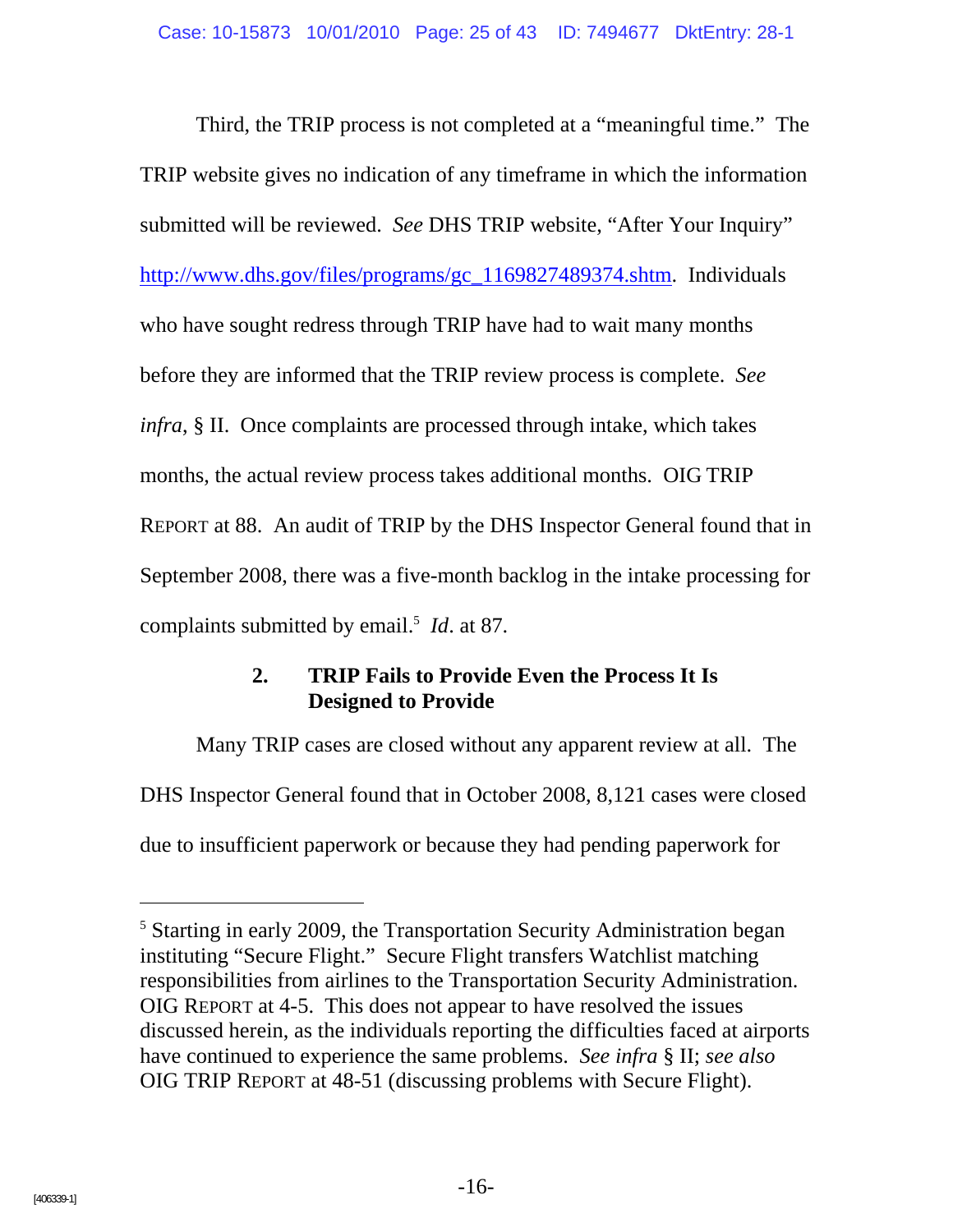more than 6 months.<sup>6</sup> OIG TRIP REPORT at 85. Yet in that same period, TRIP had informed only 1,950 individuals that their paperwork was incomplete or insufficient. *Id*. Thus, *76%* of the individuals whose files were considered inadequate that month had their cases closed without ever learning that they needed to augment their paperwork. *Id*.

Moreover, many files are not provided to the agency that is supposed to review them prior to the cases being closed. OIG TRIP REPORT at 107. Indeed, fewer than half of the complaints to TRIP that should be forwarded to the DHS Office of Privacy or Office of Civil Rights and Civil Liberties are actually forwarded to those offices prior to being closed. OIG TRIP REPORT at 84-85.

#### **3. Remedy Through TRIP Is No Remedy At All**

Even when a complaint is appropriately reviewed and the government determines that the individual is not suspected of anything, TRIP usually fails to provide any remedy.

In a confounding twist of logic, the government has acknowledged that there is no redress for the many individuals who are not actually on the

-

<sup>&</sup>lt;sup>6</sup> The total number of cases that were closed that month was not publicly available. However, in October 2008, TRIP had received 47,825 complaints since early 2007. OIG TRIP REPORT at 8-9.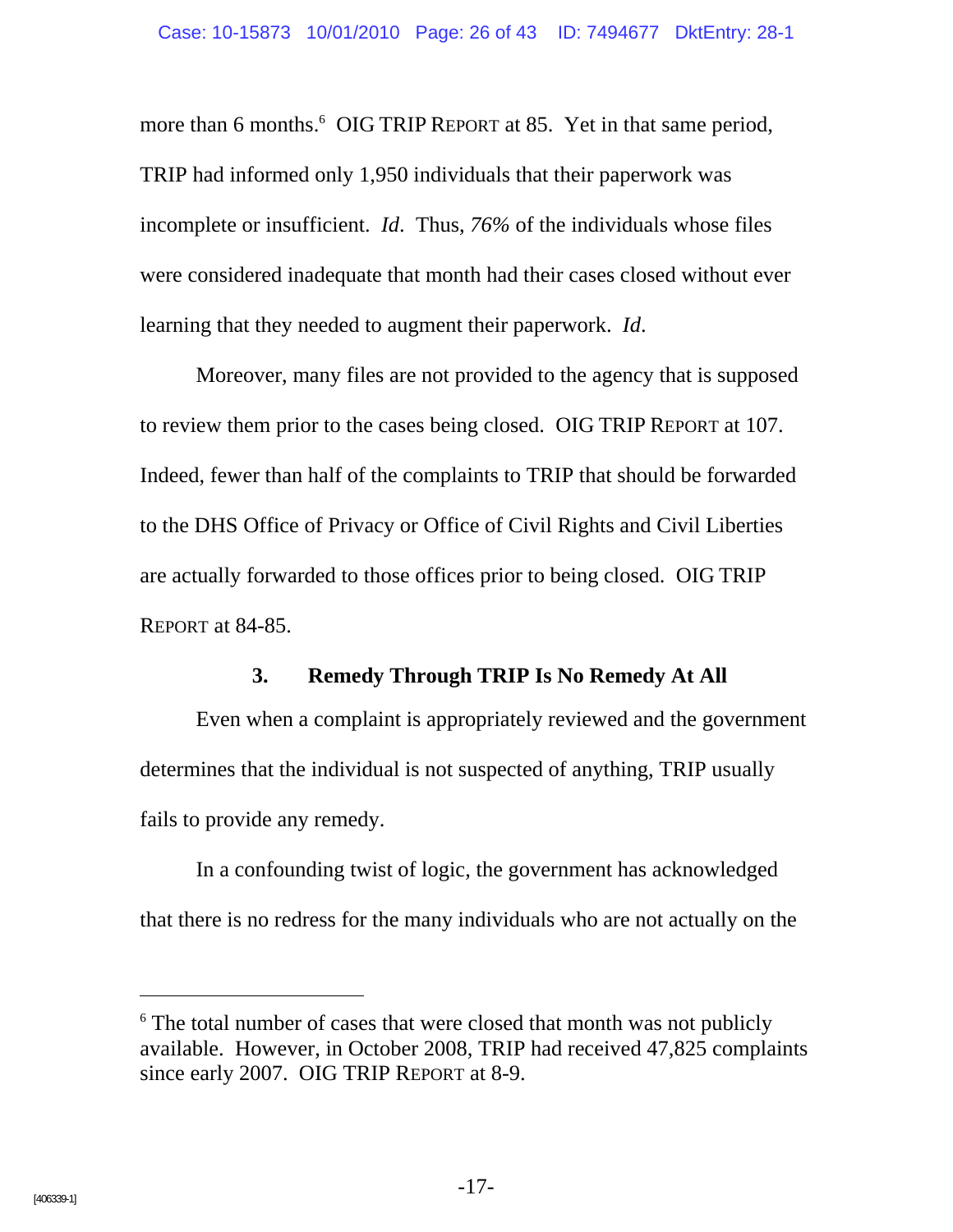Watchlist, but who have names close to individuals who are. According to the Government Accountability Office, "Most redress queries are submitted by misidentified persons, and their names cannot be removed from the watchlist because they are not the persons on the list." U.S. GOV'T ACCOUNTABILITY OFFICE, TERRORIST WATCH LIST SCREENING: EFFORTS TO HELP REDUCE ADVERSE EFFECTS ON THE PUBLIC 5 (2006) (hereinafter GAO, TERRORIST WATCH LIST SCREENING). This reasoning harkens back to Joseph Heller's *Catch-22*, in which Yossarian discovers that Catch-22 means that the authorities enforcing Catch-22 "have a right to do anything we can't stop them from doing" and do not need to show the proof that Catch-22 applies in any given situation. *See* Joseph Heller, *Catch-22* 417- 418 (Simon & Schuster 1996). An adversely affected traveler who is not on a Watchlist, and therefore cannot get off it, might well think to herself, like Yossarian: "That's some catch, that Catch-22." *Id*. at 55.

When the government does determine that an individual should not be on the Watchlist, the primary tool for resolving the issue is to deem the individual "cleared" and circulate a list of those who have been cleared to the airlines. OIG TRIP REPORT at 41-43. This, like TRIP itself, is grossly inadequate. The so-called "cleared list" does not include 64% of the individuals who have been cleared. *Id*. at 42. This defect is exacerbated by

-18-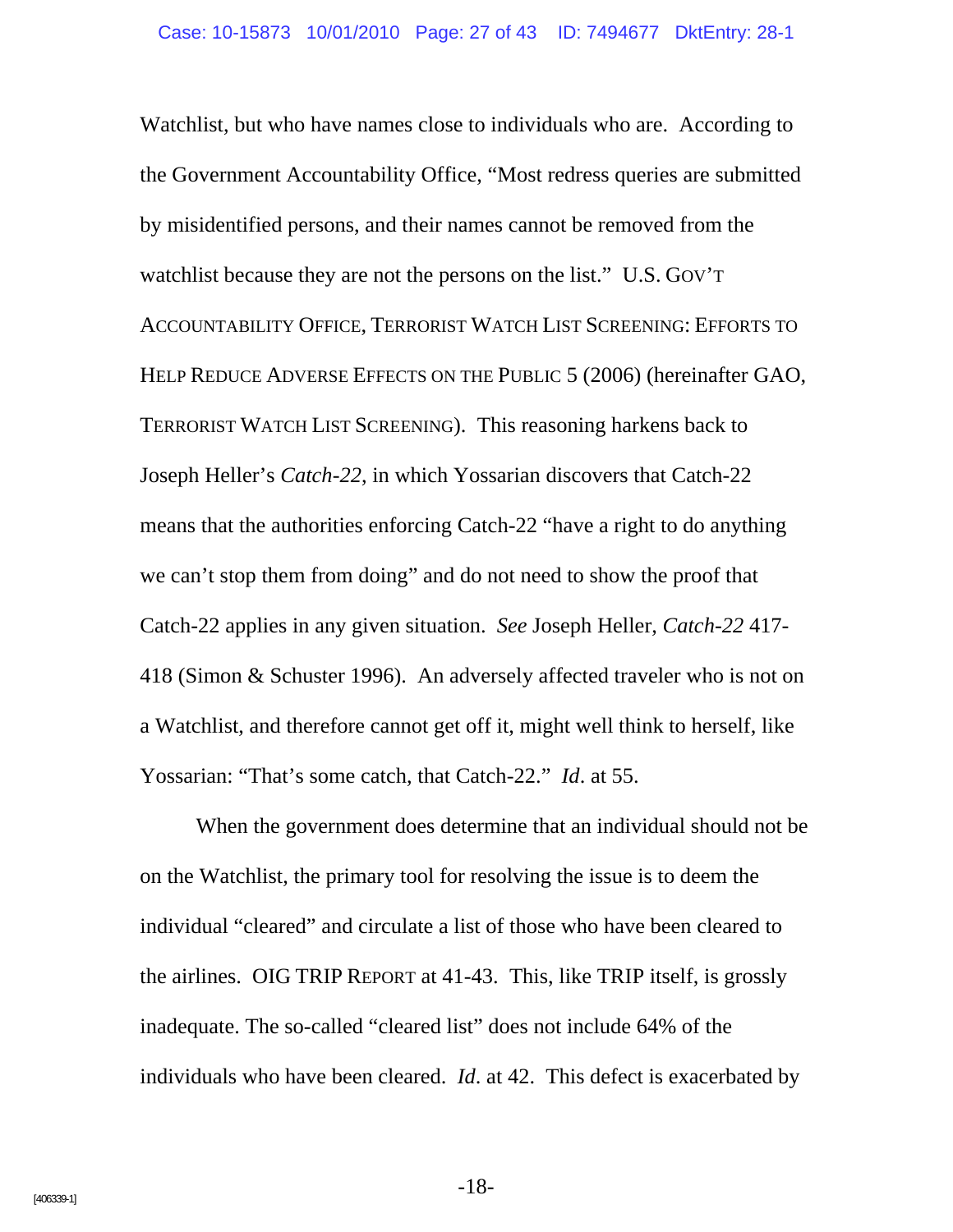the fact the Transportation Security Administration requires airlines to review the Watchlist, and fines them if they do not, but gives no guidance on how to use the cleared list and does not penalize airlines for failing to use it. *Id.* at 41. Not surprisingly, many airlines simply do not bother with the cleared list. *Id*.

The DHS itself acknowledges that the vast majority of people who have been deprived of this fundamental right to travel have lost their right in error. *See* DHS TRIP website, "How do I know if I am on a Government Watchlist?" http://www.dhs.gov/files/programs/gc\_1169699418061.shtm. The DHS Inspector General aptly has summed up the inadequacy of TRIP as a mechanism for redress for the ongoing burdens on the right to travel:

Under present circumstances, however, redress-seekers generally do not benefit from their participation in TRIP. Their cases often languish for extended periods and are handled inconsistently. Sometimes their cases are not brought to the attention of the appropriate agency. In other instances, cases are closed before all indicated agencies have had a chance to review them. Even when cases are properly reviewed, they do not usually produce meaningful results for redress-seekers. *In most cases, government actions in a redress case do not improve redress-seekers' travel experiences.*

OIG TRIP REPORT at 107 (emphasis added). Under our Constitution, rights

cannot be tossed away so easily.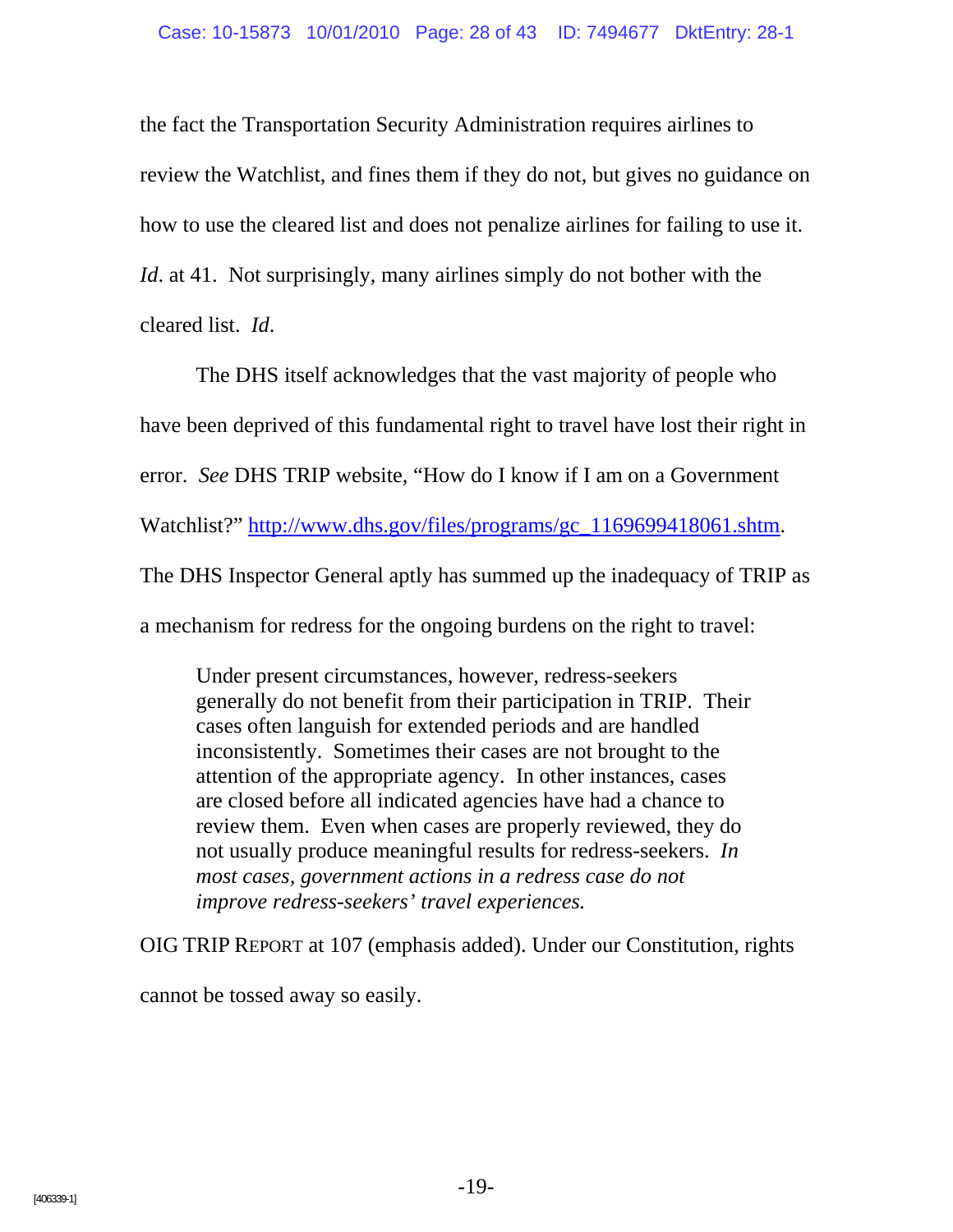#### **II. INNOCENT MUSLIM TRAVELERS HAVE BEEN UNDULY ADVERSELY AFFECTED BY THE WATCHLISTS AND THEIR OPERATIONS**

Muslim Advocates regularly receives information from Muslims who have been improperly placed on the Watchlist with no ability to obtain relief. In just the past year, Muslim Advocates has heard from countless individuals — a few of whom are profiled below — who, like Dr. Ibrahim, are unable to fly or are subject to intense scrutiny and screening each time they fly, and find themselves unable to obtain any relief.

Muslim Advocates heard from a young American — a disabled Marine — stuck in Egypt with his wife and small children. He moved to Egypt in 2008 with his family to study Arabic. When he attempted to return to the United States in early 2010 to visit relatives and attend a Disability Evaluation with the Department of Veterans Affairs, he was informed that he was not allowed to board the plane. He has been trying to leave Egypt since mid-April, and received notice that his disability benefits, which he had been receiving since his honorable discharge from the Marines in 1999, would be cut because he was been unable to go to the Disability Evaluation that he was scheduled to attend during his visit home. He filed a complaint through TRIP when he was told he was unable to fly, but has yet to receive a response.

-20-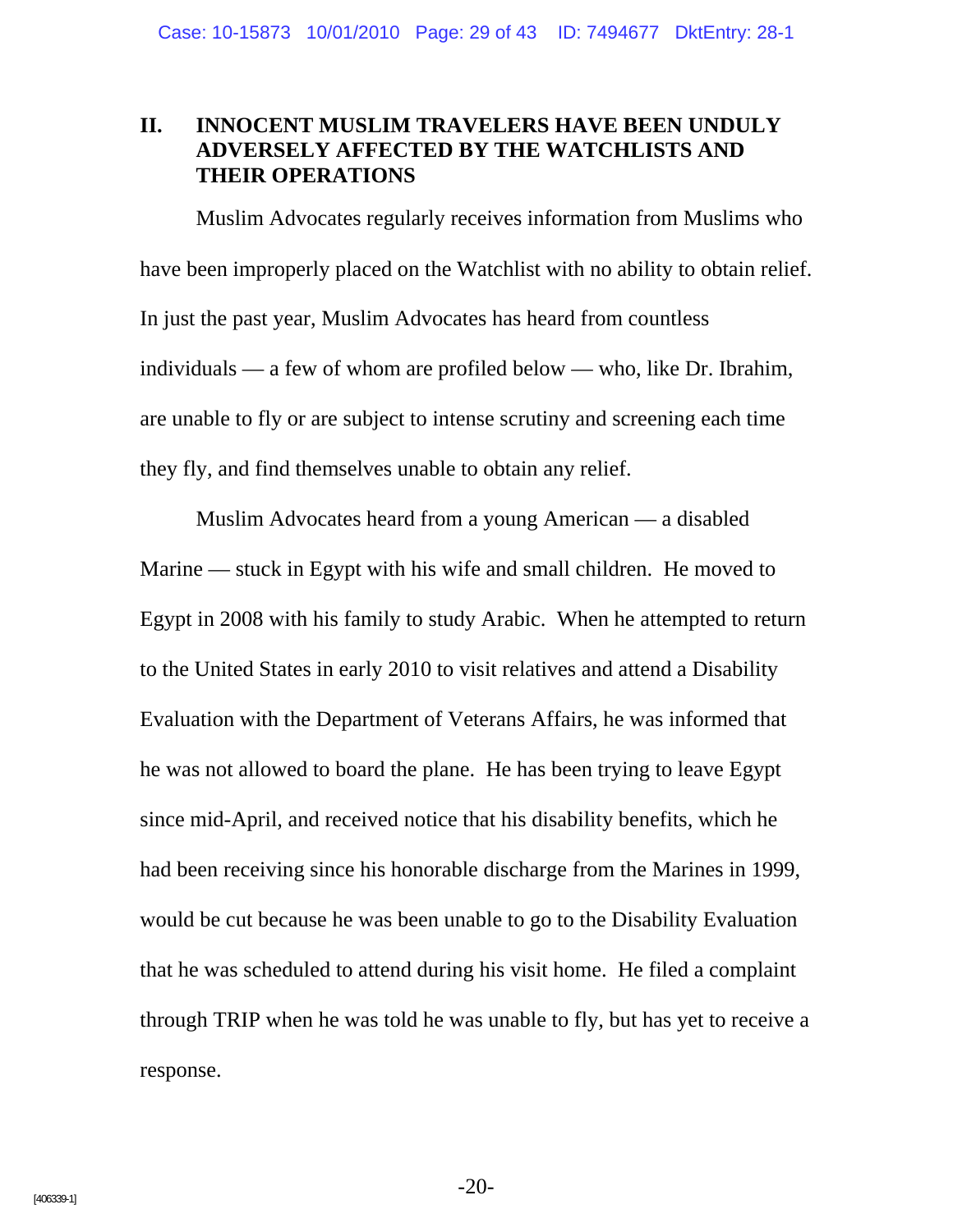Other Muslims have contacted Muslim Advocates with reports of apparent targeting at airports for enhanced and intrusive inspections. One man, an American citizen who markets his American hospital overseas, has to travel abroad almost every two months. He estimates he has been stopped 40 times in the last five years. He has repeatedly filed complaints with the DHS, most recently in February 2010, but has received no response and no relief. Another man, also an American citizen, is a director of an organization that works on issues of democracy in the Muslim world. Like the hospital Program Director described above, he travels abroad frequently. He, too, is stopped for questioning regularly when he travels. He estimates this has occurred 50 to 60 times over the last five or six years. He has received no response to any of his complaints, whether through TRIP or through direct letters to DHS.

The reports Muslim Advocates receives are corroborated by findings of DHS Office of Civil Rights and Civil Liberties in its 2006 report on the impact of the Watchlist on privacy and civil rights. DEP'T OF HOMELAND SECURITY, REPORT ASSESSING THE IMPACT OF THE AUTOMATIC SELECTEE AND NO FLY LISTS ON PRIVACY AND CIVIL LIBERTIES (2006) (hereinafter CIVIL RIGHTS OFFICE REPORT). The Civil Rights Office "has received complaints alleging that officers have asked travelers questions about their

-21-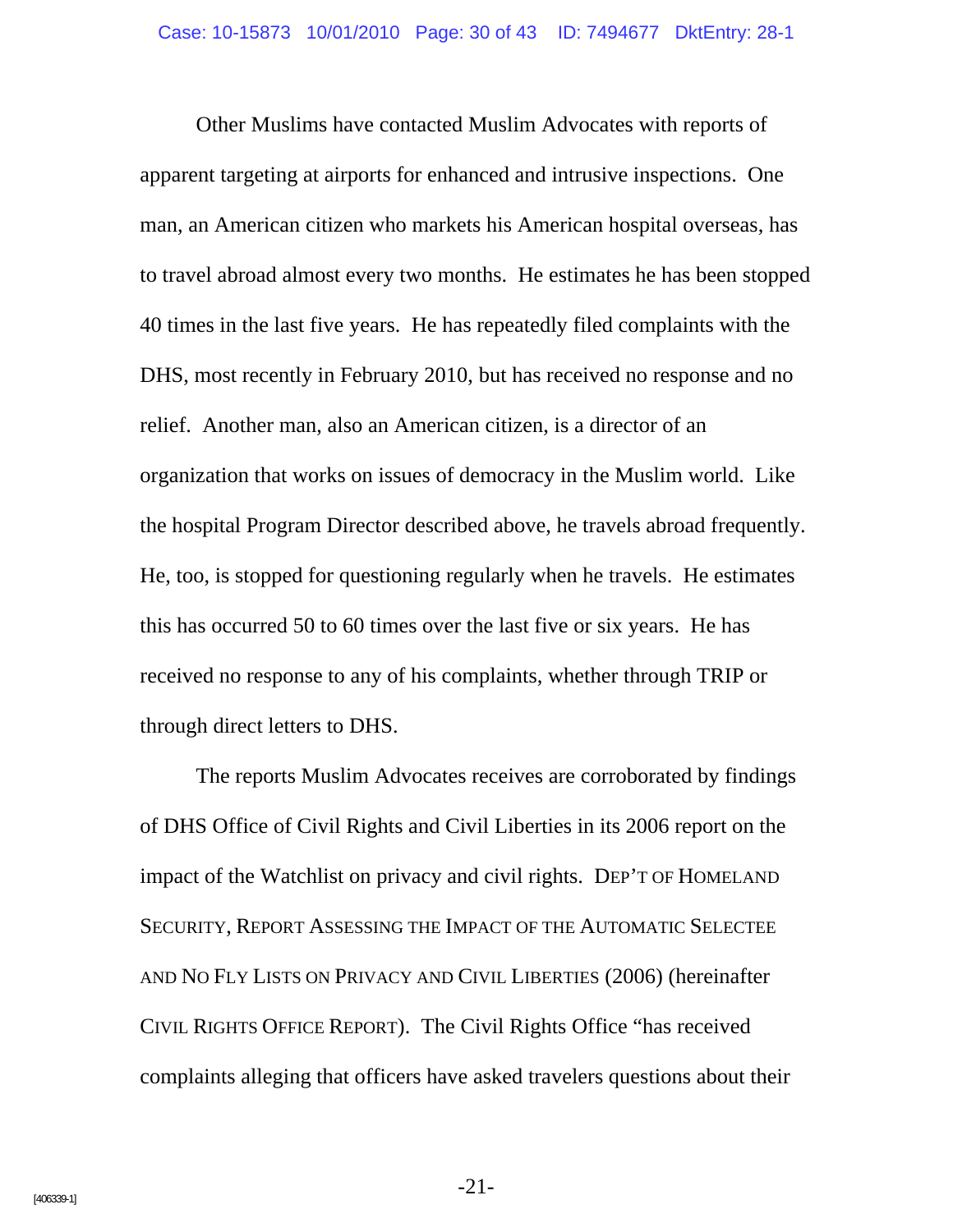religion and national origin, whether one traveler knew anyone at his mosque who hates Americans or disagrees with current policies, targeted a traveler for additional screening because she wore traditional Muslim attire and told another traveler that he and his wife and children were subjected to body searches because he was born in Iraq, is Arab, and Muslim." CIVIL RIGHTS OFFICE REPORT at 18. Indeed, the Civil Rights Office reports that most of the complaints it receives allege, explicitly or impliedly, racial, ethnic, or religious profiling. *Id*.

Plainly, Muslims are at particularly high risk of being singled out at airports and treated as potential terrorists. As discussed above, individuals with names similar to names on the Watchlist suffer many of the same difficulties and indignities as those actually on the Watchlist. *See supra*, § I.B. As recognized by the DHS Privacy Office, the problem of relying on name similarity is exacerbated where names come from different languages or alphabets. PRIVACY OFFICE REPORT at 8, 12. Given that the growth of the Watchlist was prompted by al-Qaeda's attack on September 11, 2001, there are, presumably, numerous Muslims on the Watchlist. However, for the overwhelming majority of Muslims — innocent people with no ties to terrorism — the risk of being identified as a match to the Watchlist is

-22-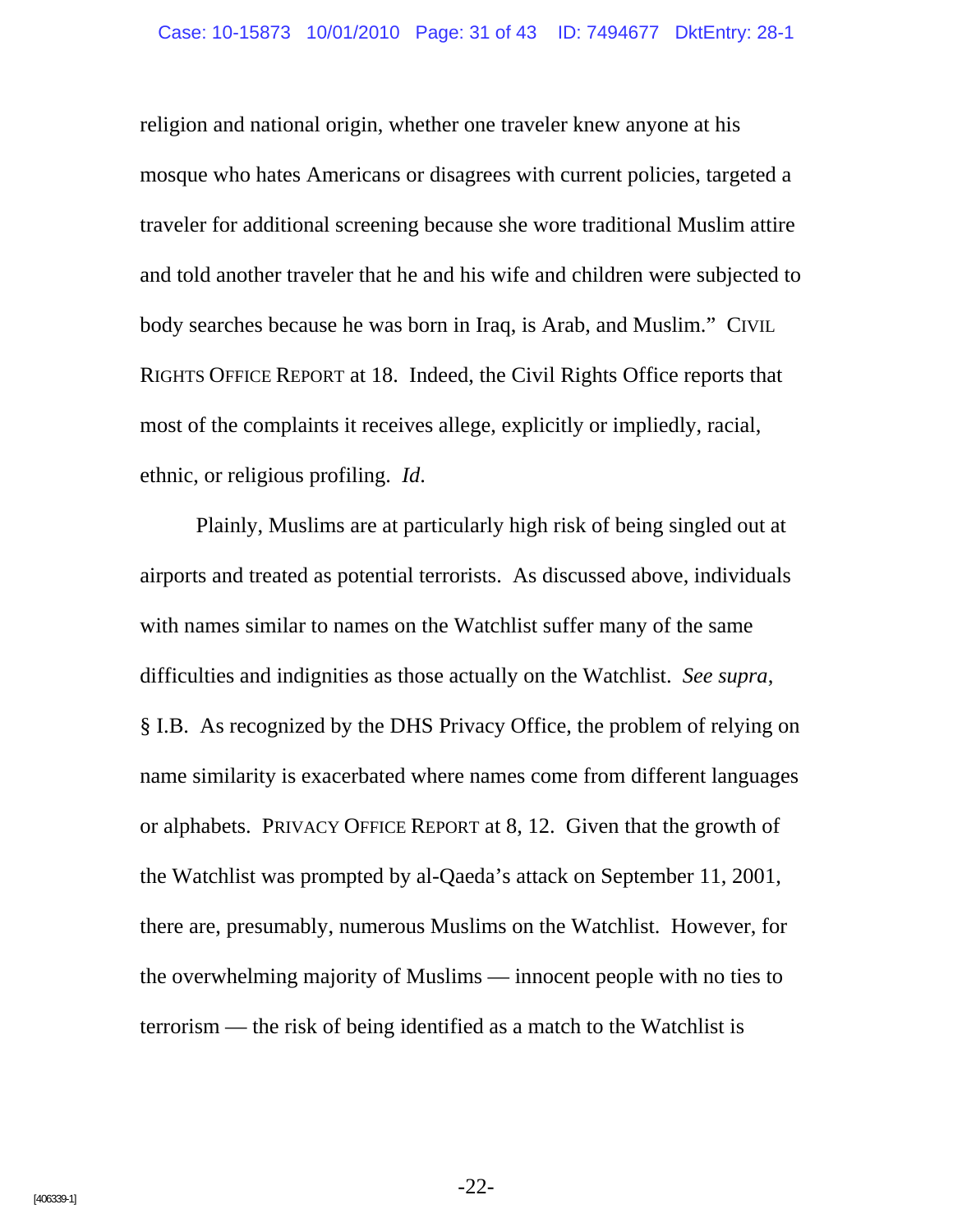Case: 10-15873 10/01/2010 Page: 32 of 43 ID: 7494677 DktEntry: 28-1

particularly high as many of their names are transliterations of Arabic names, resulting in a high risk of misidentification.

### **III. A WATCHLIST THAT INCLUDES INDIVIDUALS WHO ARE INAPPROPRIATELY PLACED ON THE LIST HARMS RATHER THAN PROTECTS PUBLIC SAFETY**

The government has a very strong interest in keeping dangerous people off airplanes. And resources to protect the public are limited. The size of the Watchlist and the high rate of false positives exacerbates the problem of resource allocation. Airlines deal with thousands of false positives every day. OIG TRIP REPORT at 37. While many of these misidentifications can be resolved by the airlines, some of these false positives require investigation by the TSA, tying up resources investigating someone who poses no threat whatsoever. *Id*.

The attempted car bombing in Times Square highlights the ineffectiveness of the sprawling Watchlist. In May 2010, Faisal Shahzad, the suspected bomber was added to the Watchlist. Scott Shane, *Government Tightens No-Fly Rules*, N.Y. Times, May 5, 2010, available at http://www.nytimes.com/2010/05/06/nyregion/06plane.html?\_r=3. However, whether due to an inability to keep up with the ever-changing list or because of airline employees having grown too accustomed to false

-23-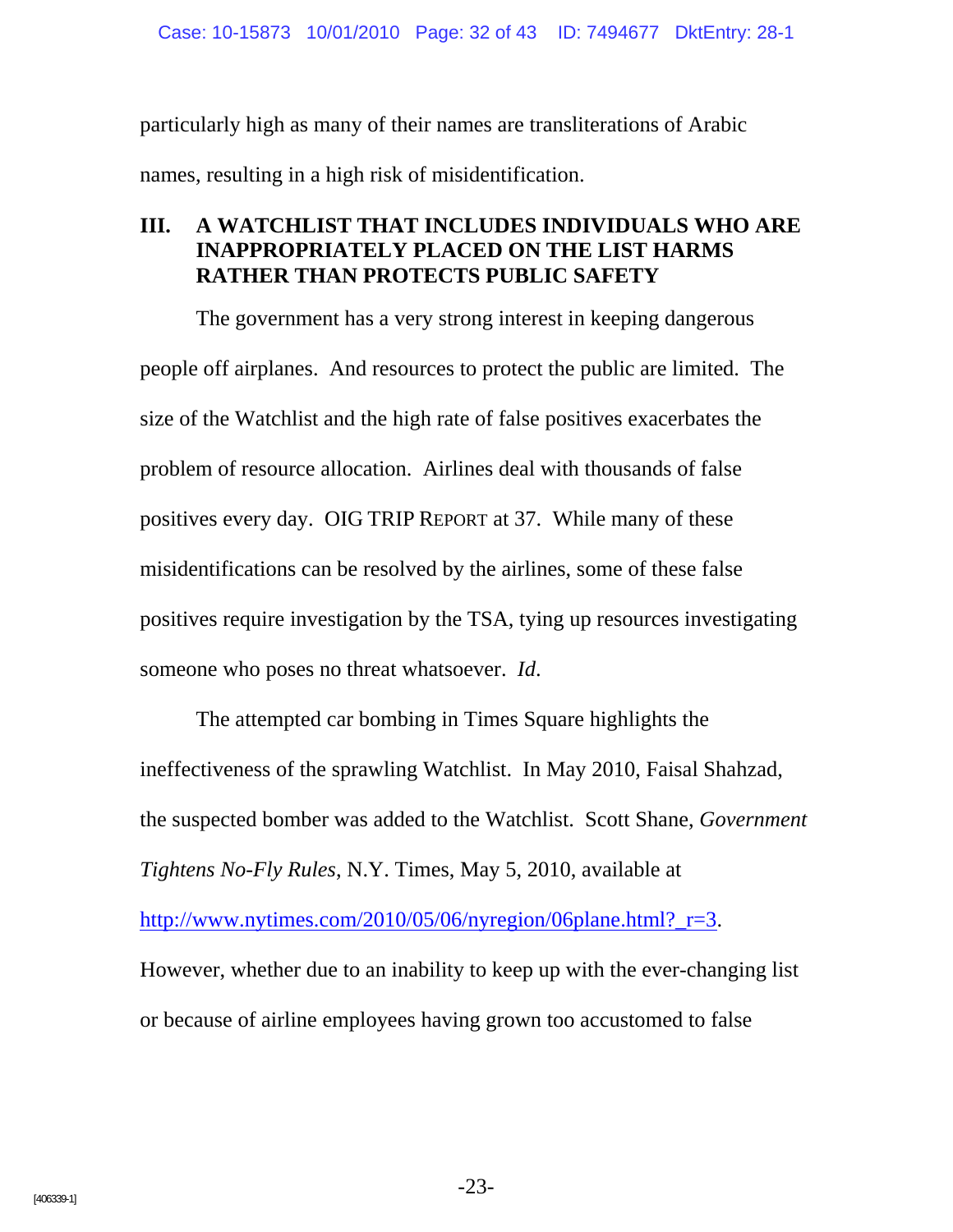positives, the Watchlist failed in its intended purpose: Shahzad was able to purchase an airline ticket and allowed to board an airplane. *Id*.

Due to the overbreadth of the Watchlist and the matching process, there are fewer national security personnel available to act on information that has a better grounding than a name similarity. The dangers of squandering those resources is evident. Even though Umar Farouk Abdulmutallab's father had warned the American embassy in Nigeria about his son before the son's attempt to blow up an airplane on December 25, 2009, the information did not make it to people who could have prevented him from boarding the plane in time for them to do so. John Burns, *Britain Rejected Visa Renewal for Suspect*, N.Y. Times, Dec. 28, 2009, *available at* http://www.nytimes.com/2009/12/29/world/europe/29london.html?scp=1& sq=Britain%20Rejected%20Visa%20Renewal%20for%20Suspect&st=cse.

The government has sought to enlist the Muslim community to assist law enforcement in identifying dangerous extremists. However, when Muslims are targeted, as they appear to have been on the Watchlist, we risk alienating Muslims who may become less willing to assist because of the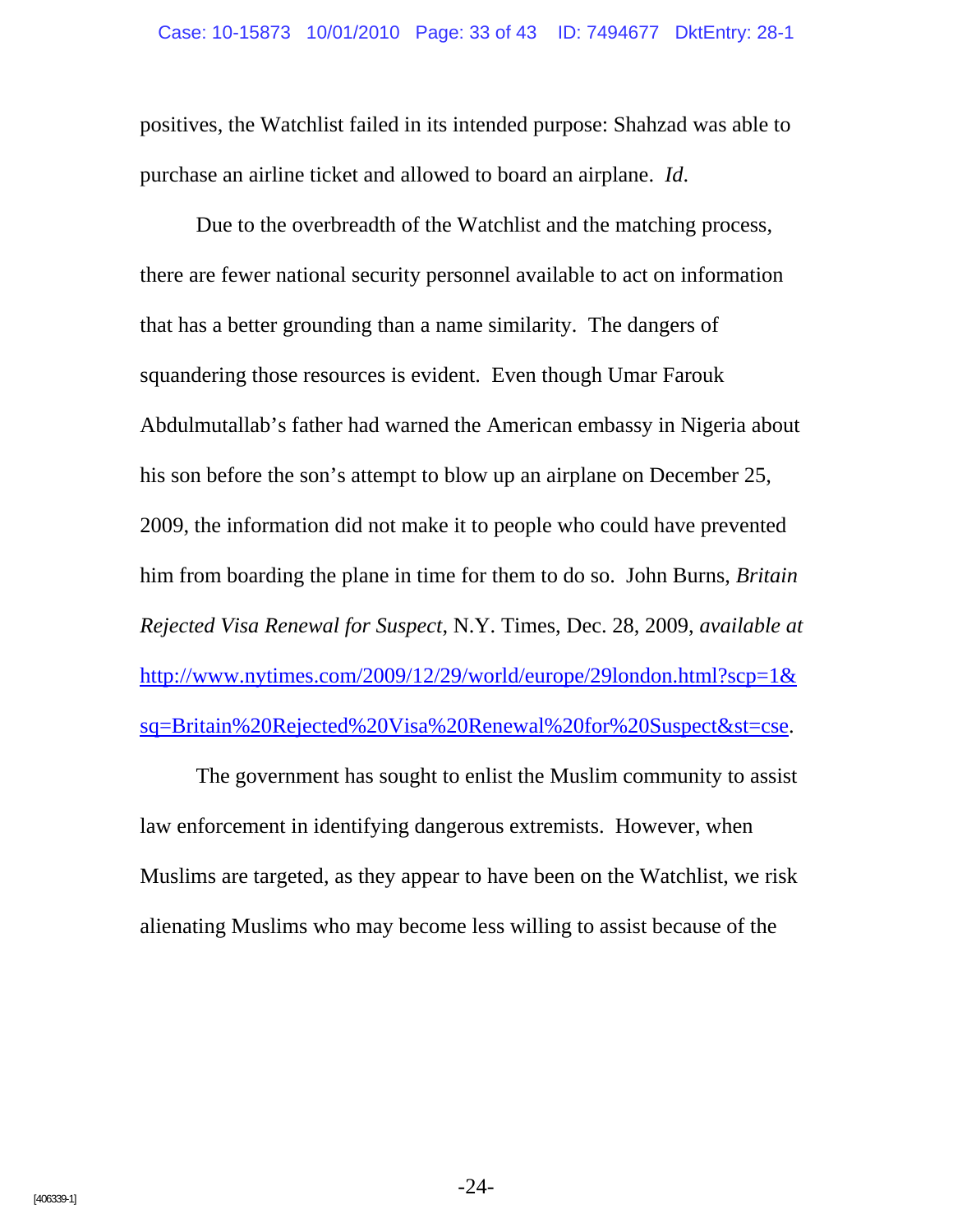fear that federal law enforcement may treat them as suspect.<sup>7</sup> In other words, a Watchlist that disproportionally targets the Muslim community erodes trust between federal law enforcement and those communities, which are the target of hate crimes and which can assist law enforcement to help combat terrorism.

## **IV. FEAR OF TERRORISM DOES NOT JUSTIFY THE DEPRIVATION OF FUNDAMENTAL RIGHTS**

Fear, particularly during wartime, is a powerful motivator for stripping individuals indiscriminately of basic liberties—particularly those individuals who seem similar to those we fear. Our nation has experienced such fear-driven deprivations of civil liberties throughout its history — and each time history has judged it harshly.

Shortly after the birth of the United States, Congress passed the Alien and Sedition Acts — laws aimed primarily at an unpopular immigrant community "to criminalize unpopular and unpatriotic actions," William C. Banks & M.E. Bowman, *Executive Authority for National Security Surveillance*, 50 Am. U.L. Rev. 1, 16 and nn. 99-104 (Oct. 2000). These

<sup>7</sup> For a general discussion of profiling of Muslims since 2001, *see* Ty S. Wahab Twibell, *The Road to Internment: Special Registration and Other Human Rights Violations of Arabs and Muslims in the United States*, 29 Vt. L. Rev. 407 (2005).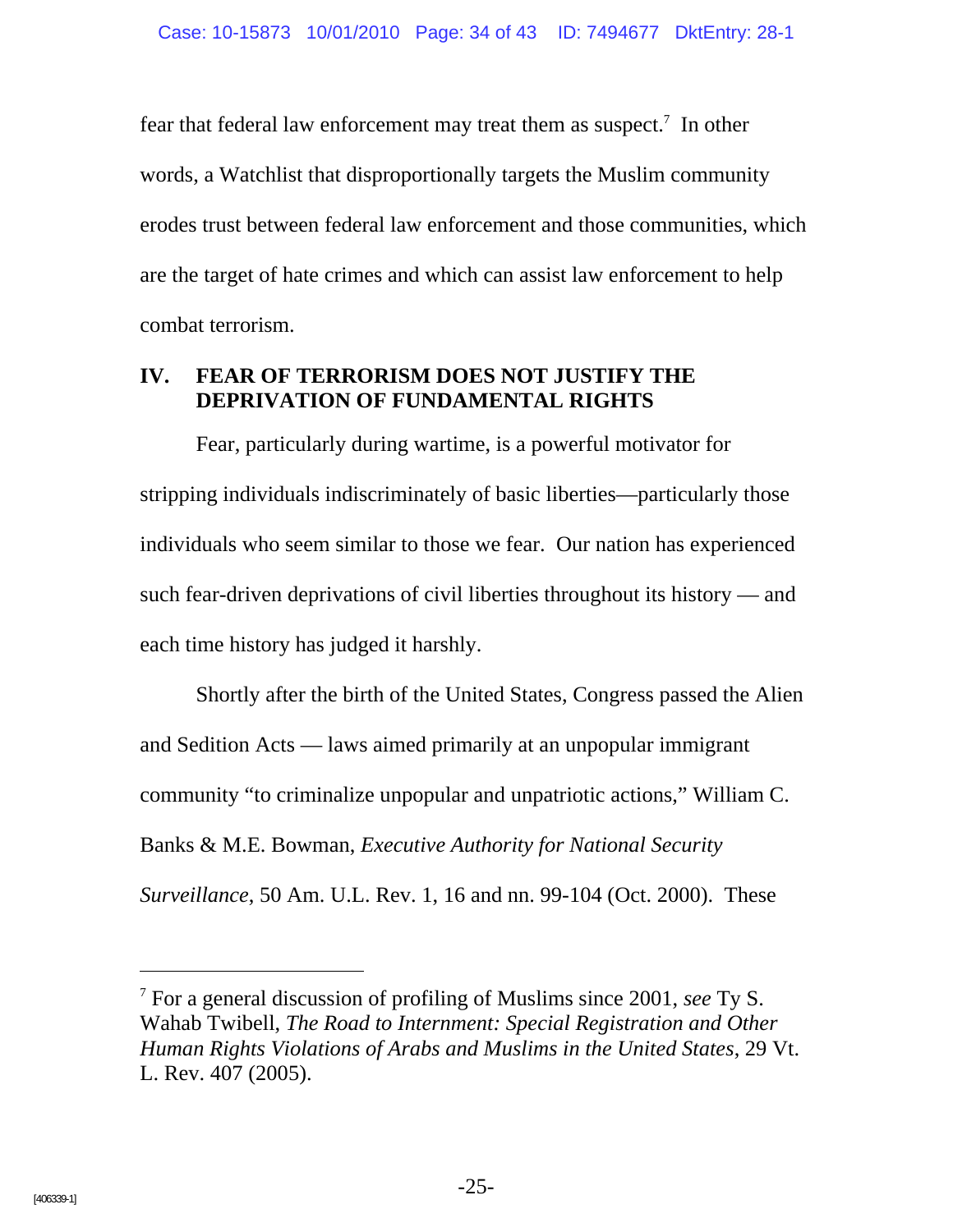laws expired in 1801, and Thomas Jefferson pardoned the dozens of individuals who had been imprisoned for sedition — but the Acts are widely recognized as having unconstitutionally deprived people of their rights under the First Amendment. *See, e.g.*, *New York Times Co. v. Sullivan*, 376 U.S. 254, 276 (1964) (discussing the "broad consensus" that the Sedition Act was unconstitutional).

Unfortunately there have been far too many such episodes since 1801, where fear has resulted in the deprivation of basic rights in violation of the Constitution. The 19th Century experienced the Know Nothing Movement and the Chinese Exclusion Acts. The early 20th Century suffered the Palmer Raids in which thousands of foreigners were rounded up for potential ties to terrorism.

During World War II, the government excluded some 120,000 Japanese-Americans from areas of the West Coast, detaining them in internment camps, and imposed a curfew on all German and Italian aliens and individuals of Japanese descent, citizens and aliens alike, within certain regions. *See Hirabayashi v. United States*, 320 U.S. 81, 88 (1943). Decades later in *Korematsu v. United States*, 584 F.Supp. 1406 (N.D. Cal. 1984), a federal court revisited the Supreme Court's decision sustaining the exclusion and detention of individuals of Japanese descent:

-26-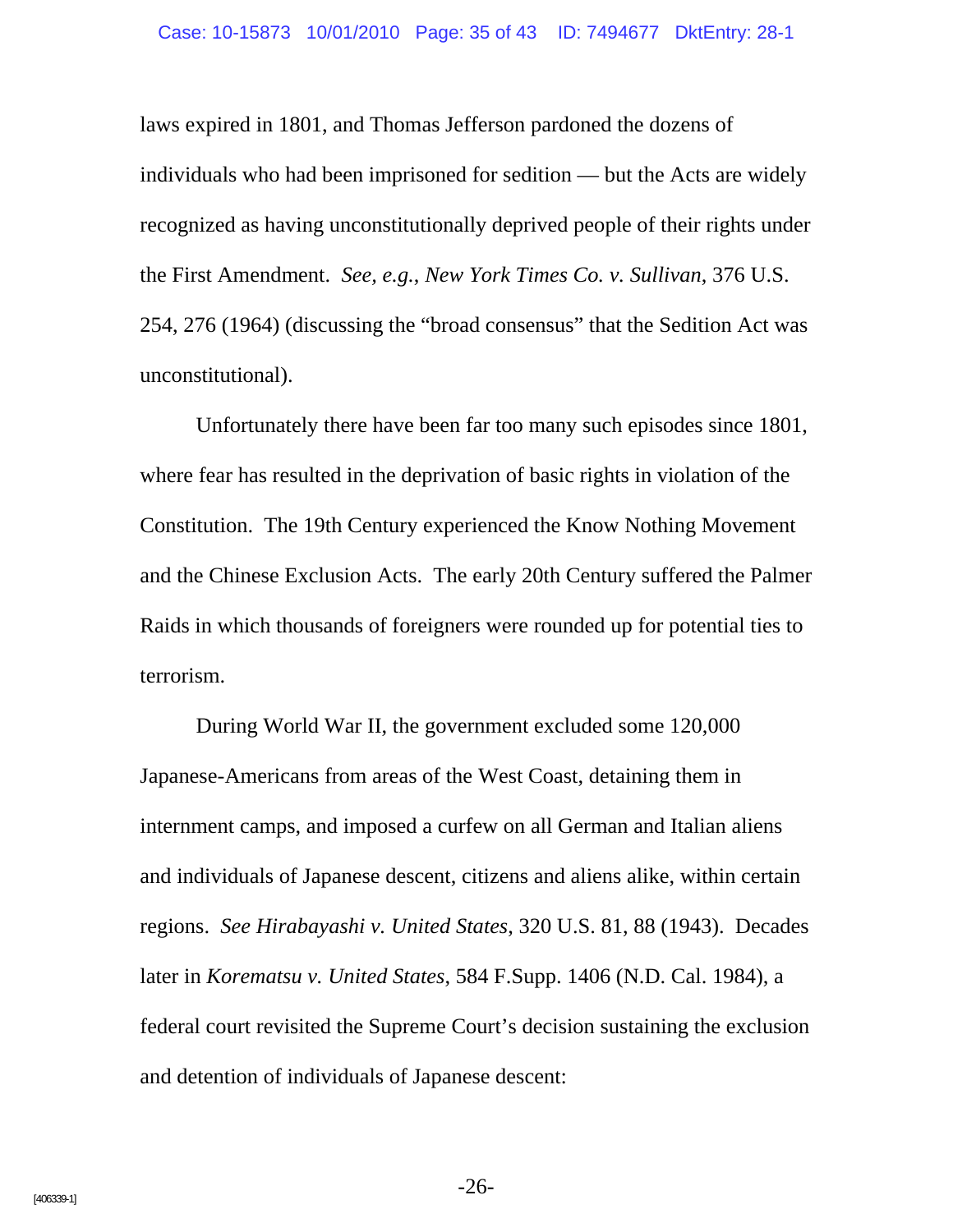As historical precedent it stands as a constant caution that in times of war or declared military necessity our institutions must be vigilant in protecting constitutional guarantees. It stands as a caution that in times of distress the shield of military necessity and national security must not be used to protect governmental actions from close scrutiny and accountability. It stands as a caution that in times of international hostility and antagonisms our institutions, legislative, executive and judicial, must be prepared to exercise their authority to protect all citizens from the petty fears and prejudices that are so easily aroused.

*Id*. at 1420; *see also* Anne-Marie Slaughter, *Beware the Trumpets of War: A Response to Kenneth Anderson*, 25 Harv. J.L. & Pub. Pol'y 965, 975 (Summer 2002) (noting that the *Korematsu* decision by the Supreme Court "brought shame rather than honor to our legal system")

In the 1950s, fear of communism erupted in the requirement of loyalty oaths, grossly infirm loyalty-security proceedings and witch-hunting hearings before the House Un-American Activities Committee. People (many wholly innocent) lost their livelihoods and their reputations, being impugned by the government without any due process protections. *See* David Cole, *The New McCarthyism: Repeating History in the War on Terrorism*, 38 Harv. C.R.-C.L. L. Rev. 1, 20-22 (Winter 2003); *Peters v. Hobby*, 349 U.S. 331 (1955). Over time, many of the statutes that formed the basis of the loyalty-security programs of the 1950's either were repealed, declared unconstitutional by the Supreme Court or rendered unenforceable by Supreme Court decisions. *See, e.g.*, *Watkins v. United States*, 354 U.S.

-27-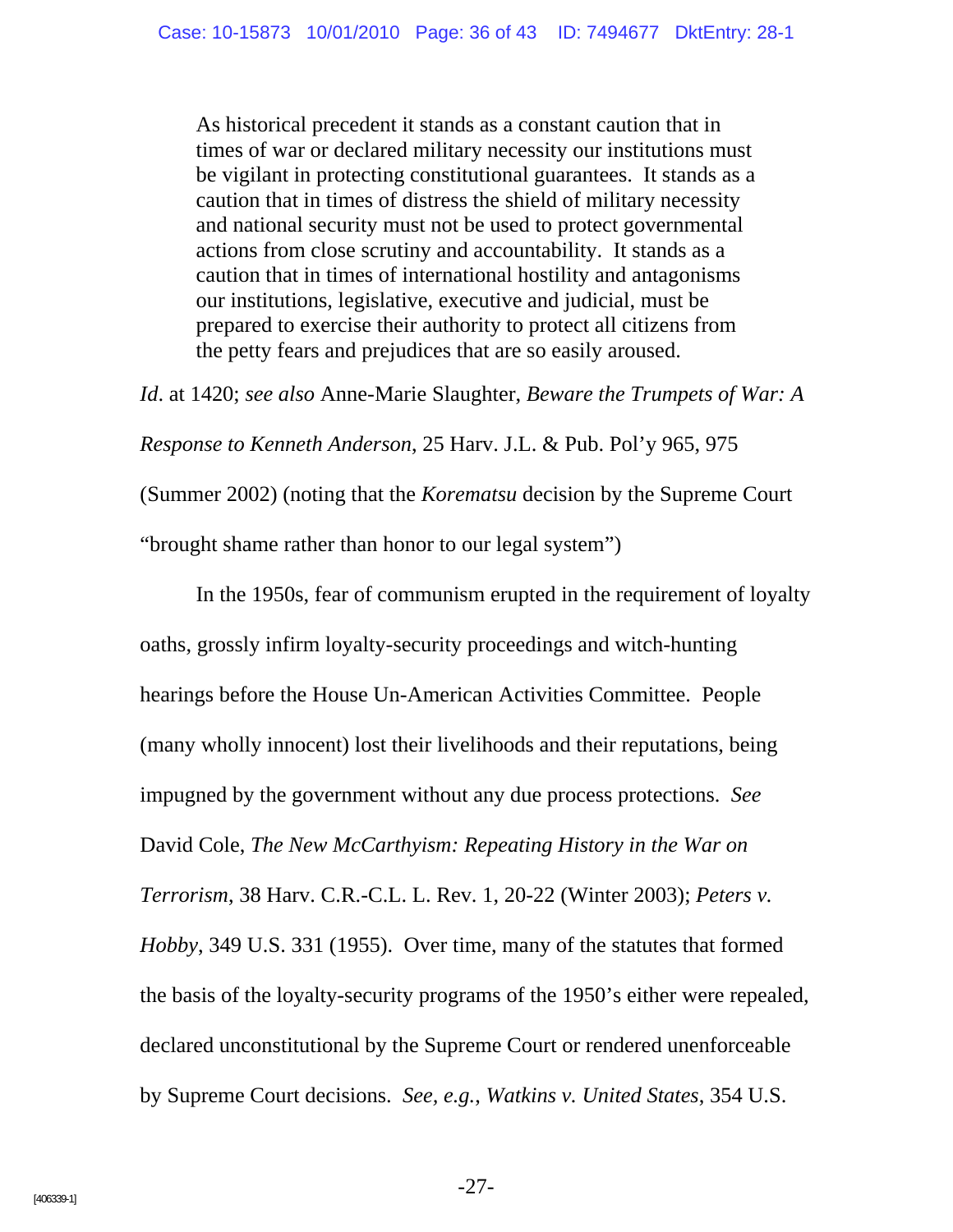178 (1957); *Slochower v. Board of Higher Education*, 350 U.S. 551 (1956). But of course this all was too late for the many victims of McCarthyism.

In the late 1960s, the Federal Bureau of Investigation initiated its Counter Intelligence Program (COINTELPRO), targeting vaguely defined groups opposing the Vietnam War or promoting civil rights of African Americans. *Hobson v. Wilson*, 737 F.2d 1, 11 (D.C. Cir. 1984). With little regard for whether the target groups' activities were legal and protected by the First Amendment, the FBI infiltrated the groups, and attempted to discredit them and create animosity toward and among them, sometimes setting the stage for violent physical attacks. *Id*.; *see also* SELECT COMM. TO STUDY GOV'TAL OPERATIONS WITH RESPECT TO INTELL. ACTIVITIES, FINAL REPT., S. REP. No. 94-755, BOOK II, 8-10 (INTELLIGENCE ACTIVITIES AND THE RIGHTS OF AMERICANS) (1976) [hereinafter SENATE REPORT] (detailing the scope of the COINTELPRO activities). According to the Senate Report, the FBI was aware of the illegality of the program, but was concerned "only for 'flap Potential.'" *Id*. at 13. One witness explained: "It was my assumption that what we were doing was justified by what we had to do … the greater good, the national security." *Id*. at 14. The Senate found that "the legal questions involved in intelligence programs were often not

-28-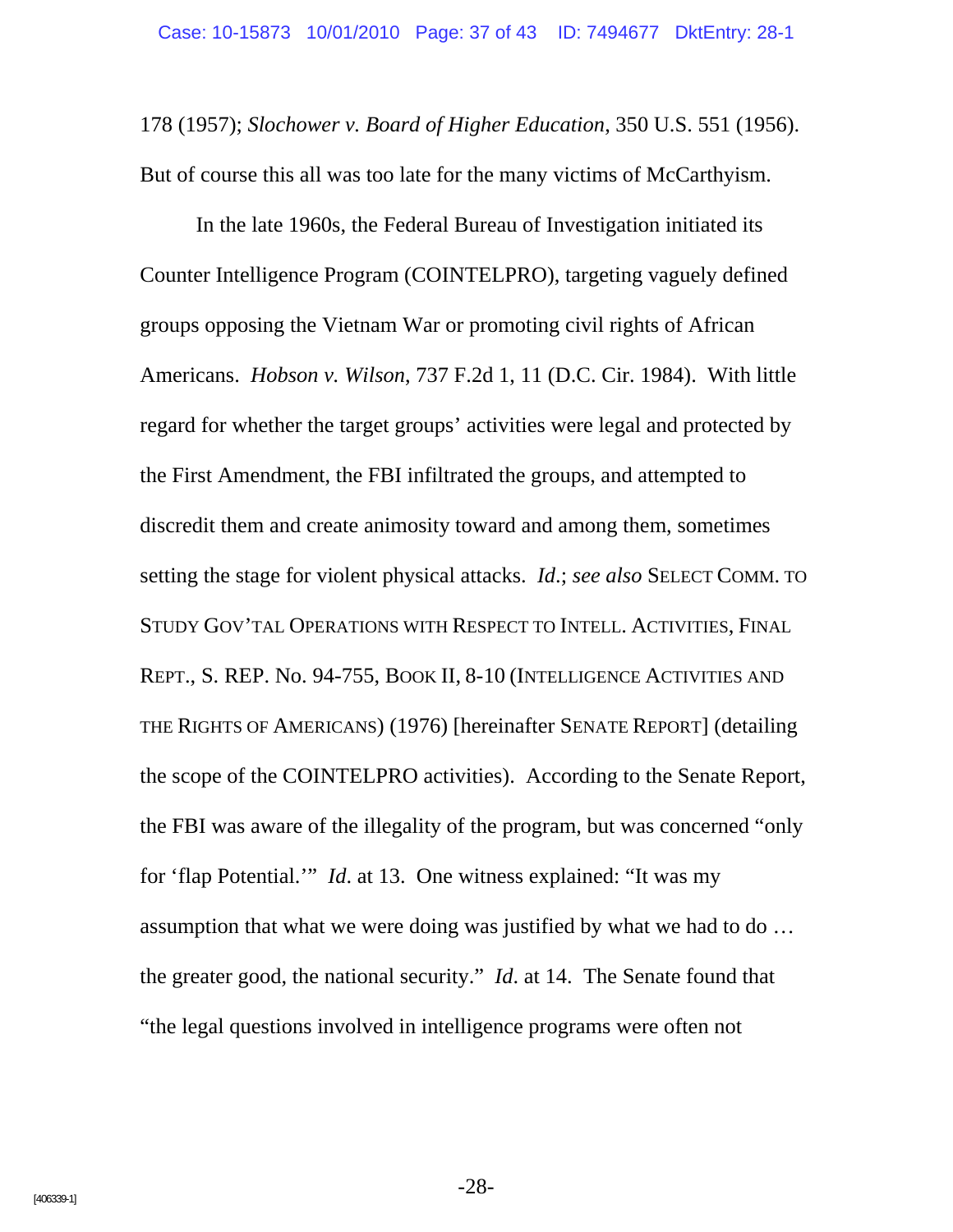considered [or] were intentionally disregarded in the belief that because the programs served the 'national security' the law did not apply." *Id*. at 137.

Toward the end of the COINTELPRO era, the Supreme Court decided that the Executive Branch had violated individuals' rights by engaging in warrantless wiretapping to collect information that it "deemed necessary to protect the nation from attempts of domestic organizations to attack and subvert the existing structure of the Government." *United States v. United States Dist. Court*, 407 U.S. 297, 300 (1972). In a concurring opinion, Justice Douglas recognized that "we are currently in the throes of another national seizure of paranoia, resembling the hysteria which surrounded the Alien and Sedition Acts, the Palmer Raids, and the McCarthy era." *Id.* at 329 (1972). Each of these fear-driven decisions to strip people of their rights has been roundly criticized once the "national seizure of paranoia" subsides.

Unfortunately, fear returns, and the cycle begins anew. It is up to the courts to protect basic constitutional rights in the face of these baser instincts. As explained by the Supreme Court in a case about the due process rights of a United States citizen who allegedly fought on the side of the Taliban against the United States:

It is during our most challenging and uncertain moments that our Nation's commitment to due process is most severely tested; and it is in those times that we must preserve our

-29-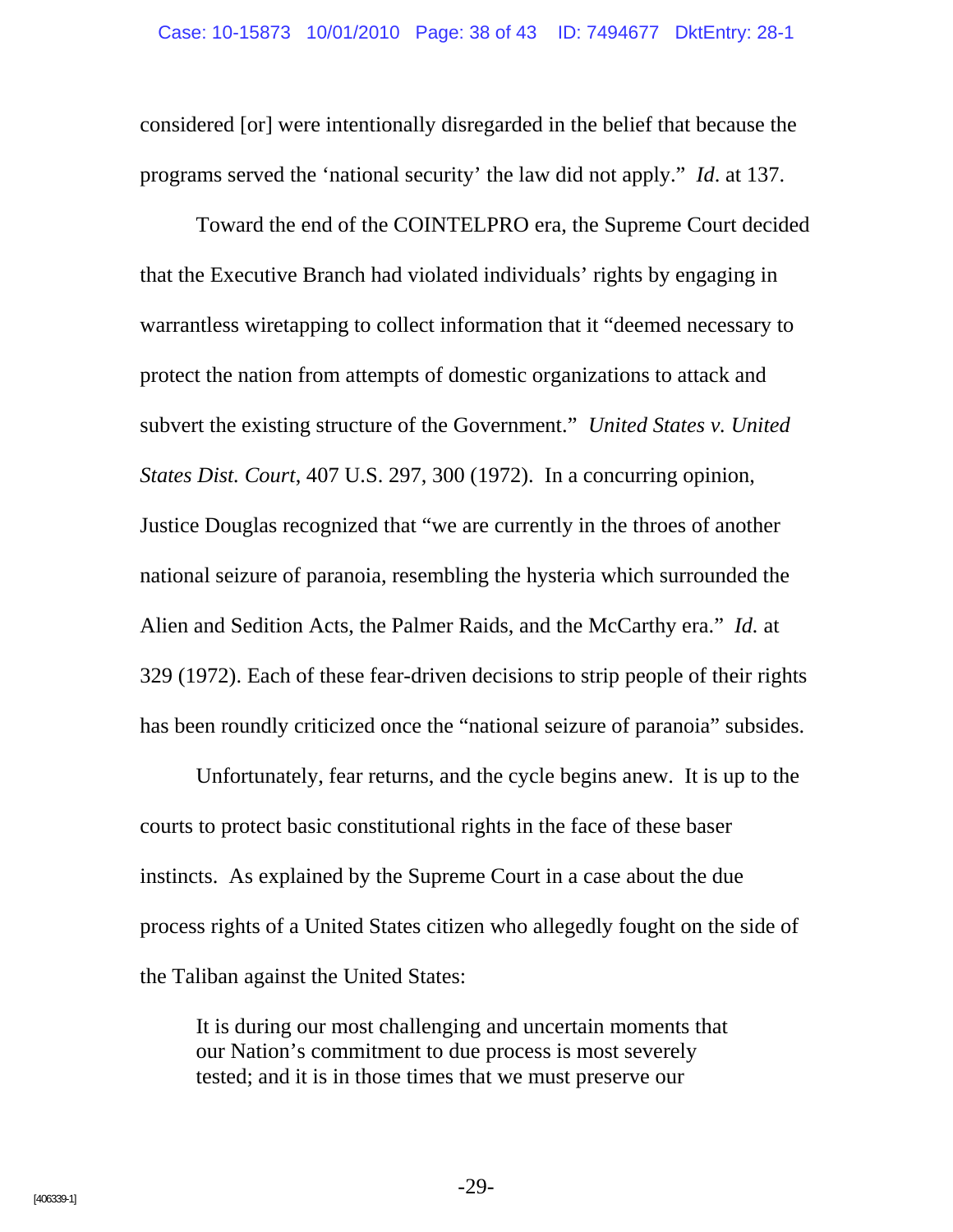commitment at home to the principles for which we fight abroad.

*Hamdi v. Rumsfeld*, 542 U.S. 507, 532 (2004).

The Watchlist is yet another example of the willingness on the part of the government to toss away due process rights in the face of fear. Standing the presumption innocence on its head, the Director of National Intelligence, Dennis Blair, testified during a January 20, 2010 hearing before the Senate Homeland Security Committee that "[w]hat is prudent is to put names on just in case and take them off when it's justified." *See* Susan Crabtree, *Intelligence chief says it was mistake to reduce No-Fly List*, THE HILL, Jan. 20, 2010, *available at* http://thehill.com/homenews/administration/ 77053-intelligence-chief-says-it-was-mistake-to-reduce-passenger-No-Flylist.

But, alas, as we have shown, there is no process for getting off the list, or even for knowing if one is off the list. Once someone has made a determination — based on secret unchallengeable information — that places a person on the Watchlist, all the person who is listed can do is request that the government review the information. Persons on the List do not know why they are on it. They cannot submit information or evidence that explains the circumstances that resulted in their placement on the List. They cannot go before a hearing officer or fact finder to present evidence or

-30-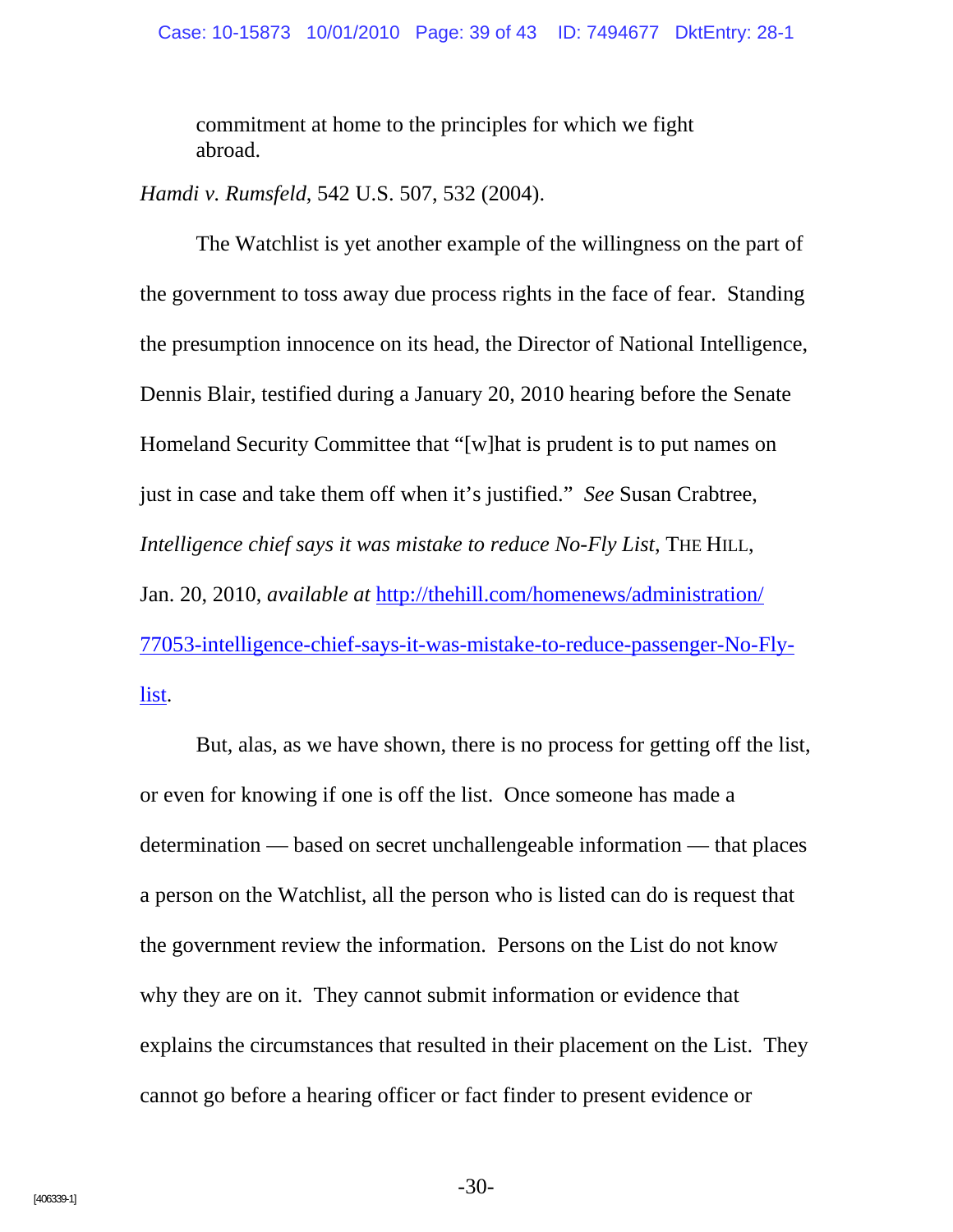answer questions to get themselves cleared. They have no opportunity to be heard.<sup>8</sup> The courts are the last recourse for these individuals, but the government has attempted to keep them from pursuing redress in the courts.

In the years since the September 11, 2001 terrorist attack, the Supreme Court has resisted pressure from the government to take away the rights of individuals believed to be terrorist or sympathetic to their cause. It has repeatedly refused to deny due process to individuals accused of

-

<sup>&</sup>lt;sup>8</sup> Even the immigrants rounded up in the Palmer Raids had more process. They were questioned and, if they did not confess to being communists, they were released. *See* Cole, *The New McCarthyism*, *supra*, at 16. Similarly, during the era of McCarthyism, individuals accused of disloyalty had the right to present evidence at a hearing, and they could in fact be cleared during that process. *See Peters*, 349 U.S. 331.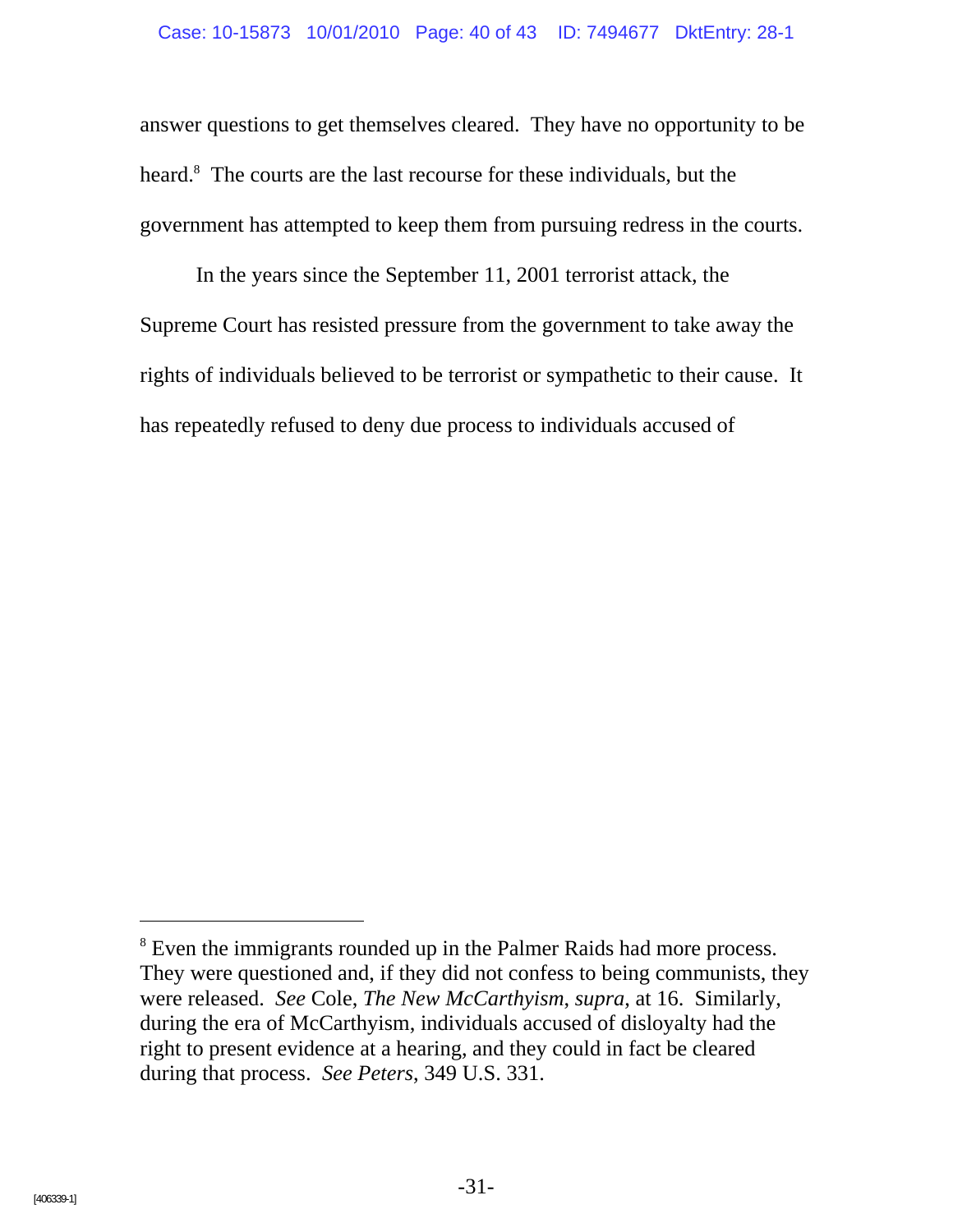supporting al-Qaeda or the Taliban. *See Boumediene v. Bush*, 553 U.S. 723 (2008); *Hamdan v. Rumsfeld*, 548 U.S. 557 (2006); *Hamdi v. Rumsfeld*, 542 U.S. 507 (2004). This Court should also ensure that the basic rights to travel and to due process of law of all people in the United States are protected as required by the Constitution.

An individual's placement on a Watchlist, with no mechanism or opportunity for justifying her removal from it, cannot be accepted in a society founded on due process and the rule of law. To find otherwise would be to accept that, as in Kafka's *The Trial*, the best to be hoped for is to be neither acquitted nor convicted, but to merely continue on in a state of qualified freedom. *The Trial* at 161.

#### **CONCLUSION**

The United States government is severely burdening many thousands of individuals' right to travel. It is doing so without giving the affected individuals any notice or any opportunity to be heard. Further it is doing so knowing that most of the people subjected to these burdens are entirely free of any suspicion of wrongdoing — yet it refuses to provide any meaningful redress. Thousands of people every day are required to convince someone that they are not terrorists — and to risk arrest if they cannot — just to exercise their fundamental right to travel, and they must do so without any

-32-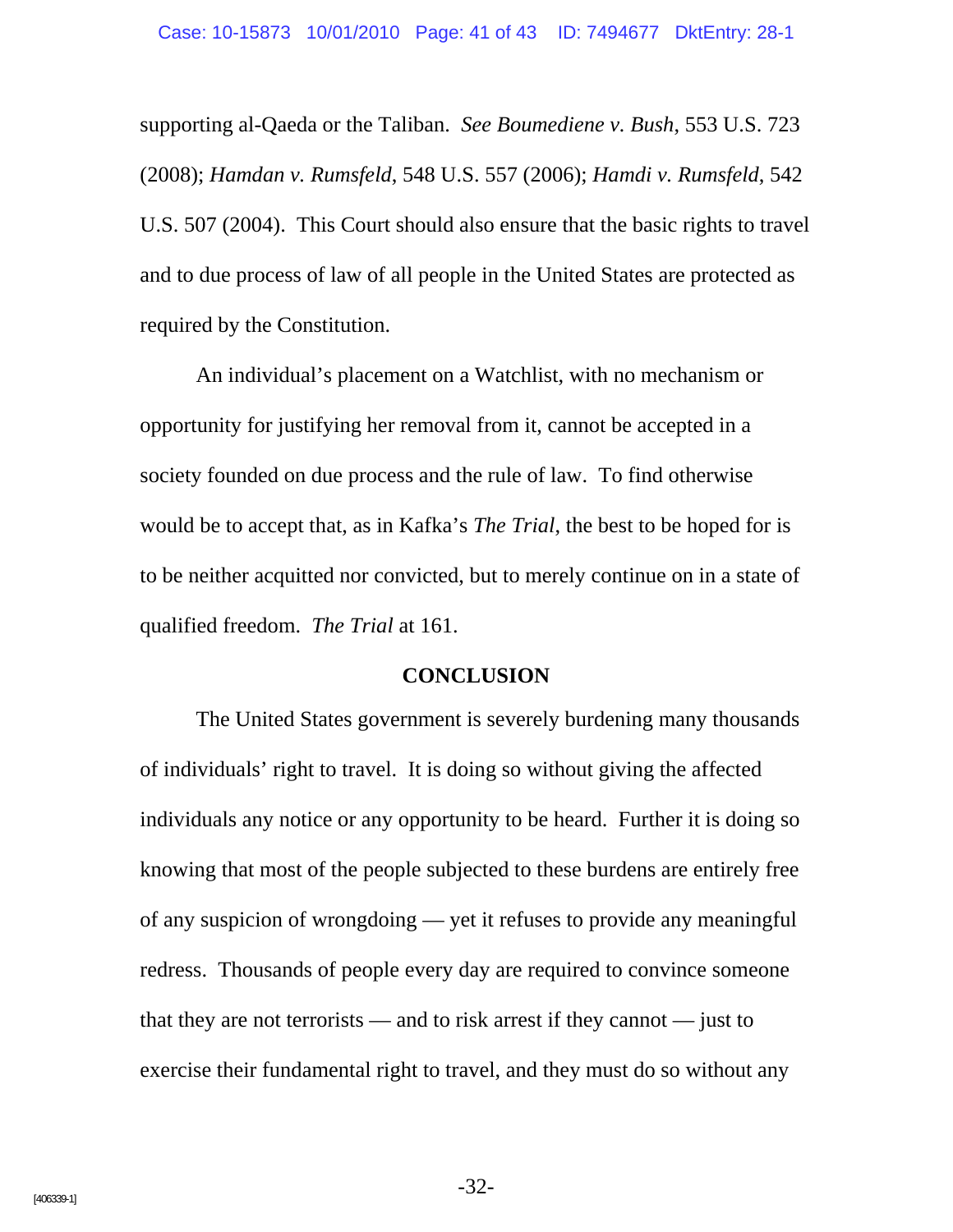knowledge of why they are suspected. This burden, placed disproportionately on Muslims, is unconstitutional. This Court must reverse the District Court's Order of July 27, 2009 denying Plaintiff Ibrahim the opportunity to challenge her placement on the list and the inadequate procedures for removal from it.

Dated: October 1, 2010 Respectfully submitted,

ROSEN, BIEN & GALVAN, LLP

By: */s/ Maria V. Morris*

SANFORD JAY ROSEN MARIA V. MORRIS

Attorneys for *amicus curiae* MUSLIM ADVOCATES